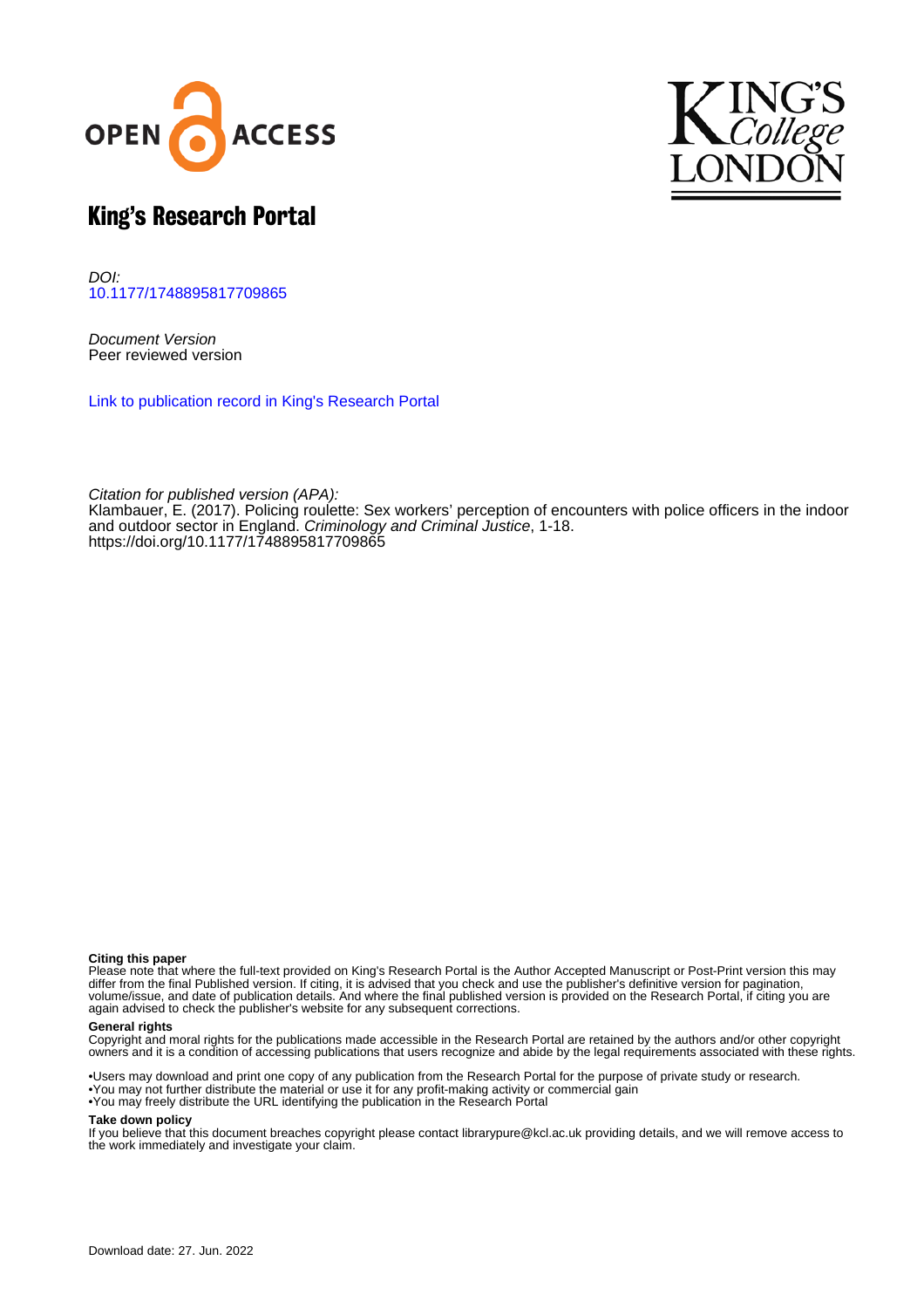# **Policing roulette**

# **Sex workers' perception of encounters with police officers in the indoor and outdoor sector in England**

#### **Eva Klambauer**

Dickson Poon School of Law, King's College London

## **Abstract**

The regulation of sex work continues to be a divisive topic in England and internationally. Policies governing the policing of the sex industry in England are continually revised and debated, but are seldom grounded in empirical evidence of sex workers' experiences. Based on 49 qualitative interviews with sex workers in England, this paper finds that indoor sex workers had far more positive experiences with the police than outdoor sex workers. Despite this difference, both indoor and outdoor sex workers perceive their interactions with the police through the lens of their stigmatised status as sex workers and do not expect respectful treatment by the police. This paper presents compelling evidence that an enforcement-led approach to policing creates insuperable barriers to the success of protective policing.

**Keywords:** Sex work, policing, stigma, legal marginalisation

#### **Corresponding author:**

Eva Klambauer, The Dickson Poon School of Law, King's College London, Strand, London, WC2R 2LS, UK. Email: eva.klambauer@kcl.ac.uk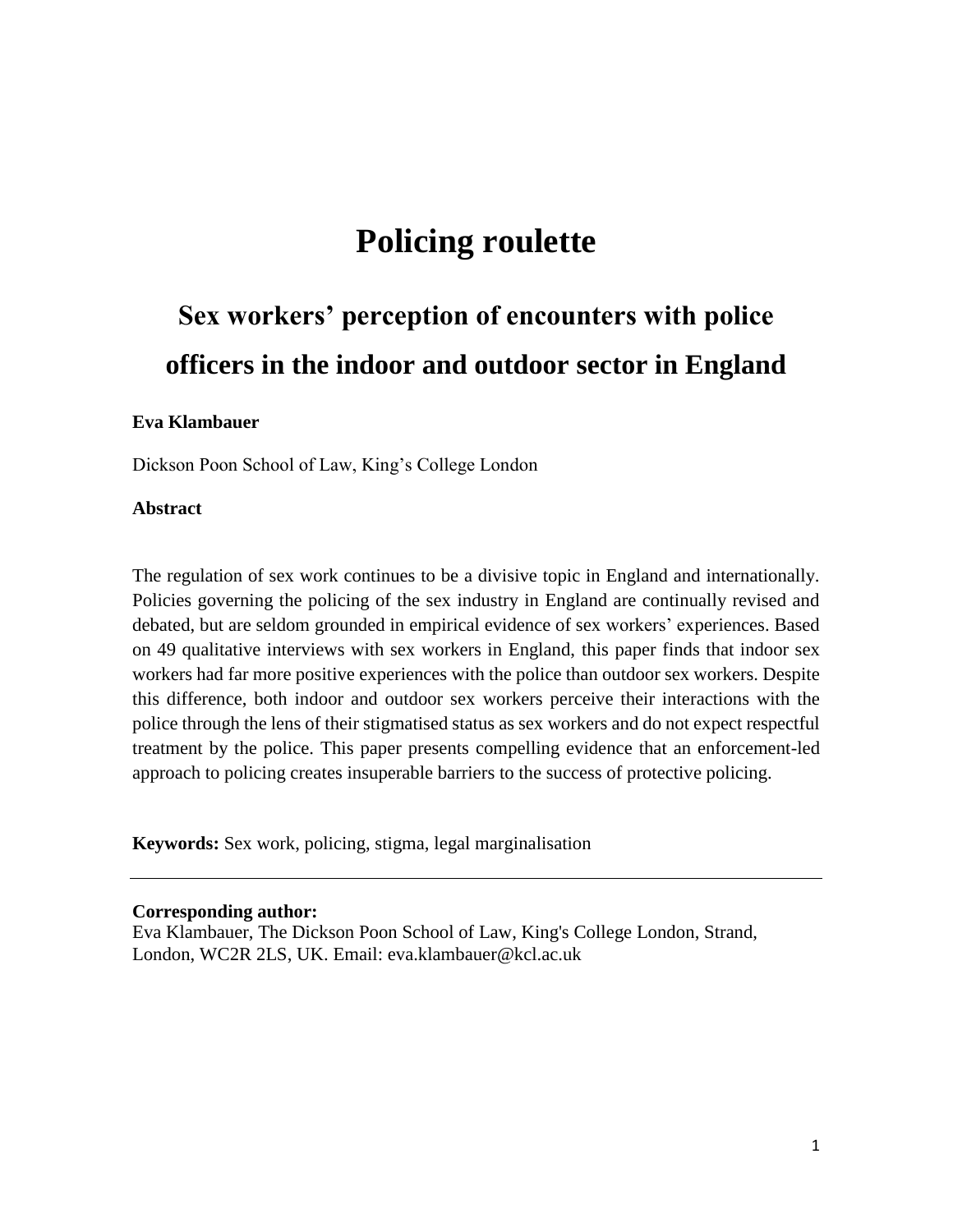# **Introduction**

 $\overline{a}$ 

The regulation of sex work<sup>1</sup> continues to be a divisive topic with policies governing the policing of the sex industry being continually revised in England. Most recently, the introduction of the so-called Nordic Model of client criminalisation was considered by a parliamentary inquiry. (Home Affairs Committee 2016) Policy guidelines on sex work are seldom grounded in empirical evidence of sex workers' experiences with and attitudes towards the police. (Brooks-Gordon 2006) While the selling of sex itself is legal in England and Wales, sex work remains quasi-criminalised by virtue of most associated activities being illegal.<sup>2</sup> Living and working on the margins of legality, sex workers are likely to internalise their position in society as immoral, deviant and criminalised subjects. (Krüsi et al. 2016) This is particularly evident in sex workers' perceptions of their interactions with the police. The interactions between sex workers and police officers and sex workers' perception of these interactions are not only influenced by the laws the police enforce, but also by gender dynamics, stigmatisation, eroticisation and social class. (Krüsi et al. 2016) Sex workers are

<sup>&</sup>lt;sup>1</sup> This article refers to the selling of sex as sex work, and to people who are selling sex as sex workers, in order to acknowledge that their way of earning a livelihood is work and to avoid terminology which sex workers may perceive as stigmatising. The terminology sex work and sex workers is exclusively used to refer to adults who engage in this work free from coercion.

<sup>&</sup>lt;sup>2</sup> The relevant legislation includes: Sexual Offences Act 1956, Criminal Justice and Police Act 2001, Sexual Offences Act 2003, Policing and Crime Act 2009.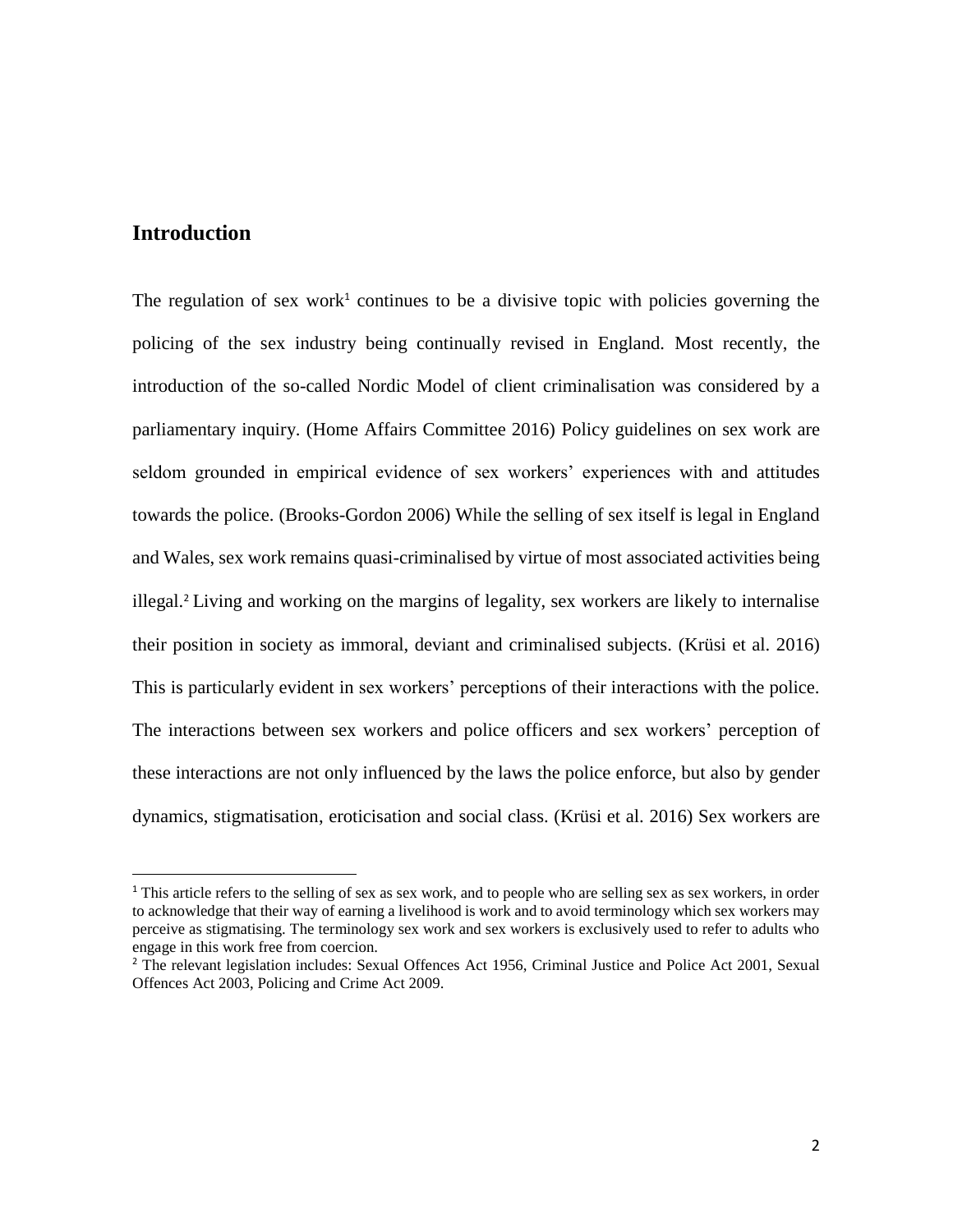both disproportionately subjected to the disciplining functions of law and "experience relatively high levels of victimization including assault, rape, drugging, verbal abuse, theft, abduction, kidnapping, blackmail, harassment, and persecution" (Prior et al. 2013: 574). Hence, the quality of the police-sex worker relationship can have a substantial impact on sex workers' safety and well-being.

This study strengthens the body of empirical evidence demonstrating that the criminalisation of sex workers significantly worsens the relationship of sex workers and the police. Policing sex work in a criminalised legal environment creates opportunities for the abuse of power by police officers. (Flick 2016, Boittin 2013, Kotiswaran 2011, Rhodes 2008, Williamson et al. 2007) Several studies have shed light on the negative impact of police discretion<sup>3</sup> (Dewey and St. Germain 2014, Frances and Gray 2007, Williamson et al. 2007) and police corruption and bribery (Tenni et al. 2015, Boittin 2013, Kotiswaran 2011) on criminalised sex industries. Other studies focused on the impact of enforcement-oriented policing on sex workers' working practices, and as a result, their safety. (Sanders 2004, Krüsi et al. 2014, Saunders and Kirby 2010). Studies on the impact of the 'Nordic Model' of client criminalisation in Sweden provided evidence that any form of criminalisation, even indirect, worsens the

 $\overline{a}$ 

<sup>&</sup>lt;sup>3</sup> In this article, police discretion is understood as "the use of individual judgment by officers in making decisions as to which of several behavioural responses is appropriate in specific situations" (Cox 1996: 46).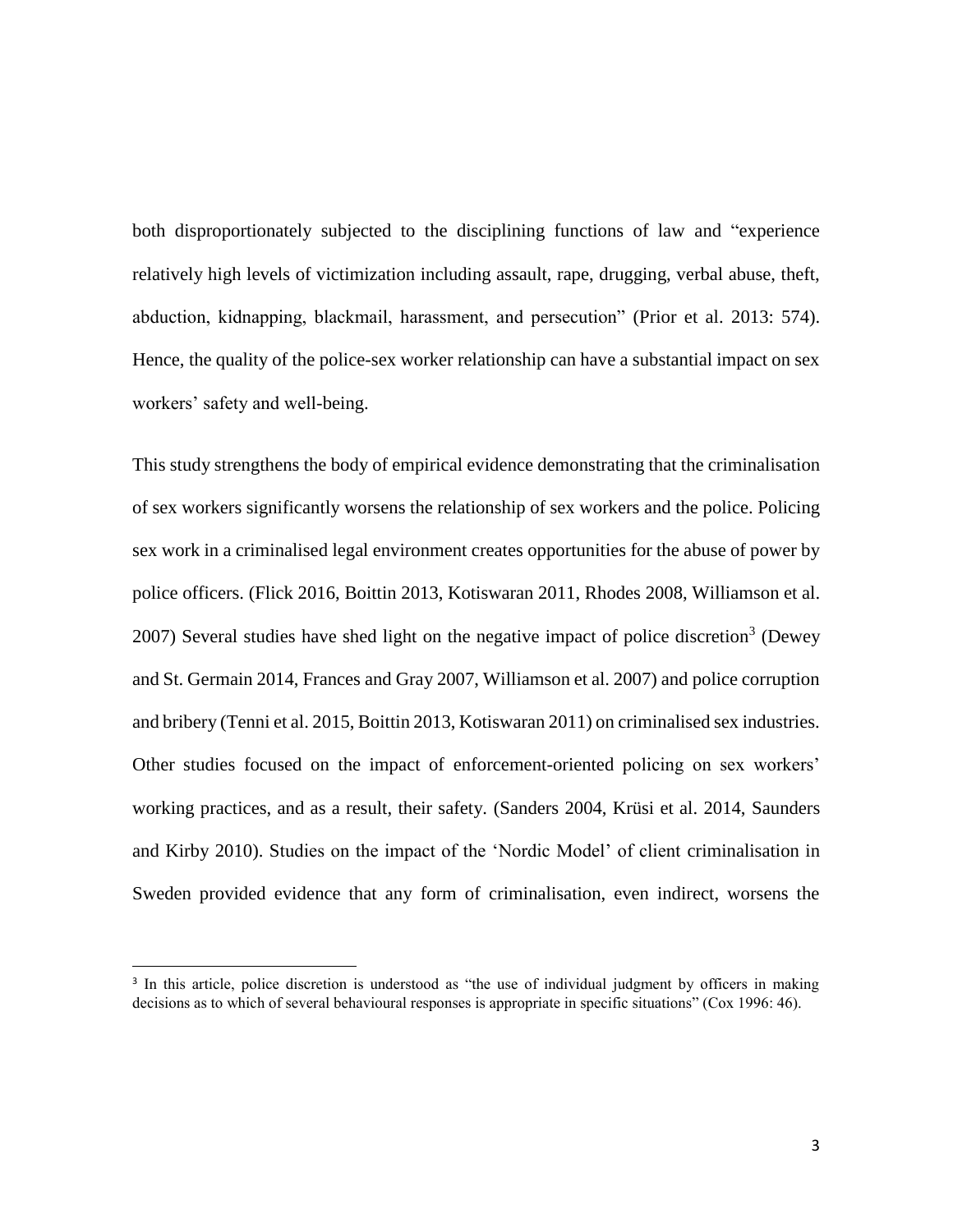relationship of sex workers and the police, making sex workers less likely to report crimes. (Levy and Jakobsson 2014)

The vast majority of existing literature on sex workers' interactions with the police focused on street-based sex workers. Street-based sex workers are the most marginalised sex workers with a greater prevalence of health problems and exposure to violence and exploitation. (Armstrong 2014, Van Doorninck and Campbell 2006, Krüsi et al. 2014, Mellor and Lovell 2012, Phoenix 1999, Salfati, James, and Ferguson 2008, Sanders 2001) In England and Wales, street-based sex workers operate in a highly criminalised and stigmatised environment. (Hubbard 2004, Phoenix 2006, Sagar 2007, 2009, Carline and Scoular 2015) In addition, street-based sex workers are often marginalised in myriad ways, due to substance abuse, poverty, homelessness, and criminal records for sex work or drug related offences and petty crime. Consequently, it has been found that street-based sex workers are likely to fear the police and perceive their interactions with police officers more negatively than other sex workers. (Saunders and Kirby 2010)

This study contributes to the literature on sex work by providing unique access to the experiences of less-researched indoor sex workers. To understand the complexities surrounding the relationship of sex workers and the police, it is imperative to study the experiences of sex workers from different sectors and backgrounds, not only those who are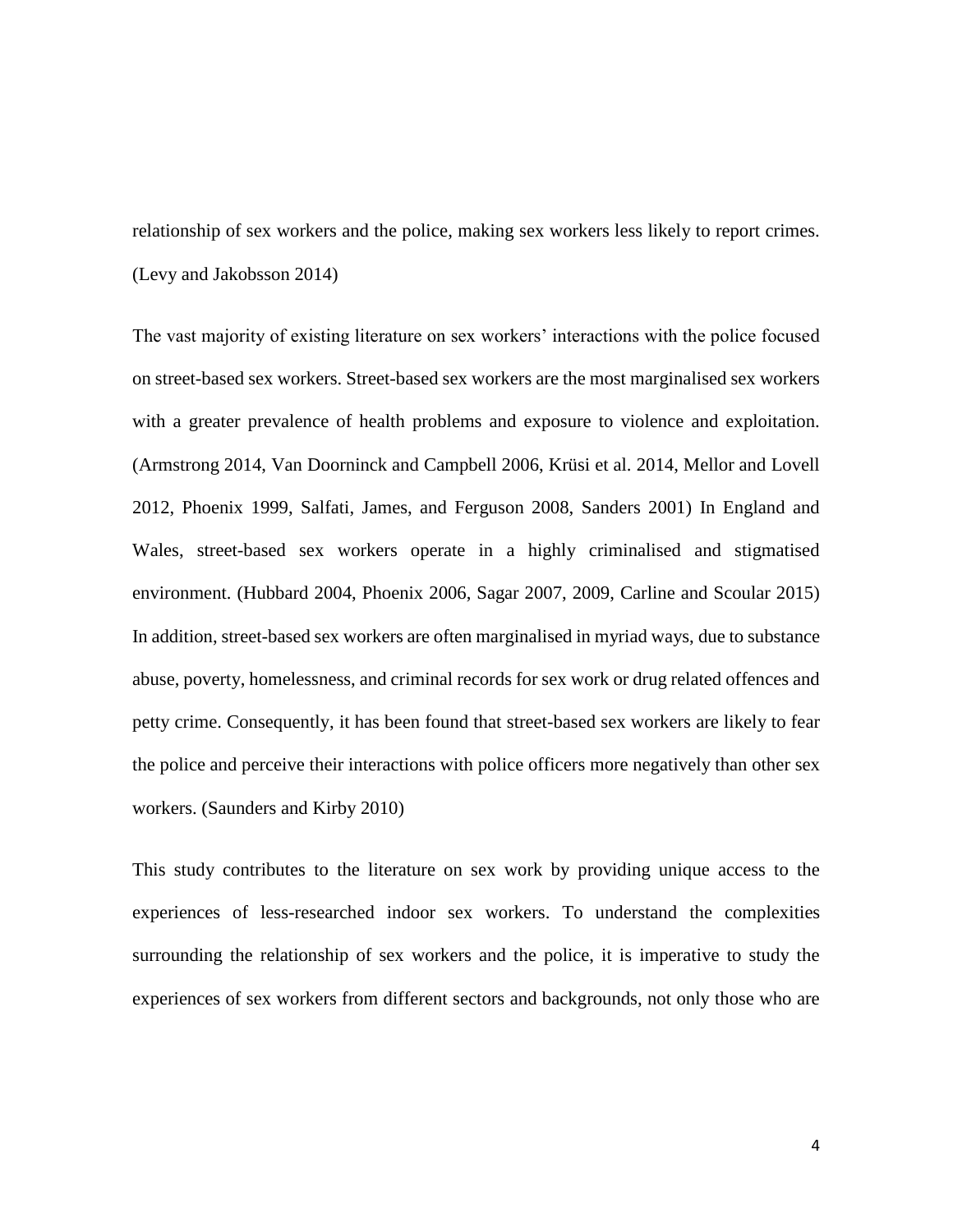most marginalised. Previous studies demonstrated that many independent indoor sex workers work in the sex industry voluntarily<sup>4</sup>, free from the pressures of extreme poverty, drug use or exploitative third parties. (Sanders 2009b, Pitcher and Wijers 2014) In addition, independent indoor workers who work alone, are not in breach of the law. By including the narratives of both indoor and street-based sex workers, this study provides novel insights into the policing of sex work by addressing the police's role as law enforcer *and* provider of protection. Thereby, this study identifies obstacles and opportunities for victim-centred protective and preventative policing of the sex industry, prioritising sex workers' safety, agency and access to justice.

# **Stigma consciousness shapes sex workers' interactions with the law**

This study extends the literature on legal subjectivity and stigma consciousness by exploring how sex workers perceive and understand their experiences with the police. For many sex workers in England and Wales, interactions with the police are their main point of contact with the law. Legal consciousness studies have long engaged with the question of how marginalised groups comprehend and interact with the law and its representatives. (For

 $\overline{a}$ 

<sup>4</sup> The term voluntary is used to express that many sex workers choose to work in the sex industry due to preference, financial necessity, or other considerations rather than coercion from third parties.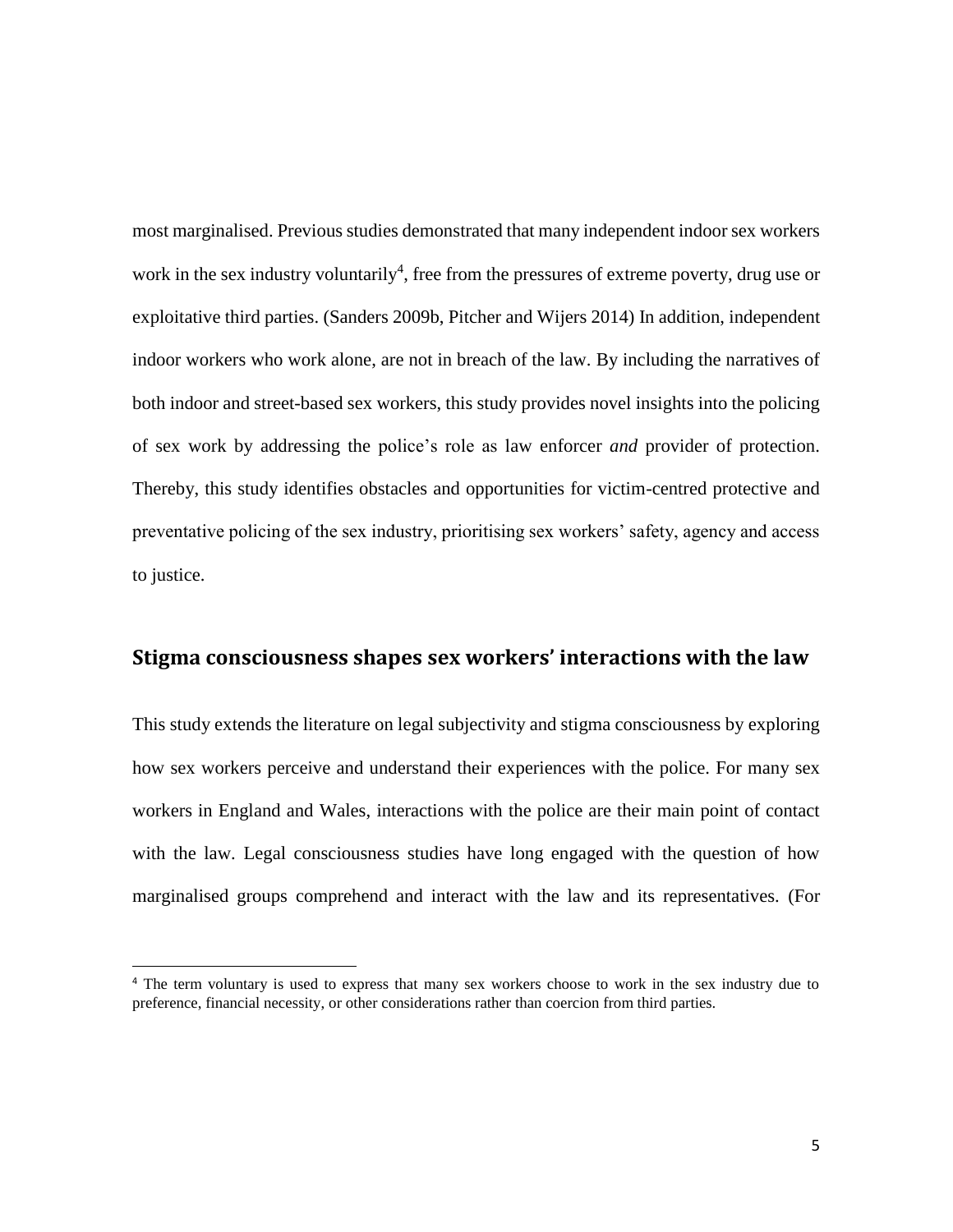example, see Abrego 2011, Cowan 2004, Harding 2011, Levine & Mellema 2001, Sarat 1990) Sex workers' consciousness of their own stigmatisation shapes their attitudes towards the police and the assessment of their interactions. A recent study by Krüsi et al. has shed light on the stigmatisation of street-based sex workers in Canada (Krüsi et al. 2016). Krüsi et al. argued that stigmatisation of sex work is 'rooted in women transgressing the norms of acceptable femininity, including immoral sexual behaviour' (Krüsi et al. 2016, 2). Drawing on authors such as Scambler, Bruckert and Hannem (Scambler 2007; Scambler and Paoli 2008; Bruckert and Hannem 2013), Krüsi et al. explained that class, ethnicity and gender influence how sex workers experience stigma. Additionally, studies have documented that substance-using sex workers are particularly affected by stigmatisation and discrimination. (Benoit, McCarthy, and Jansson 2015, Sallmann 2010)

To explore sex workers' interactions with the police, the article loosely draws on a characterisation of different encounters between sex workers and police officers Williamson et al. developed (Williamson et al. 2007). Williamson et al. presented the following six categories to classify the interactions of sex workers and the police: 'Nice Cops', 'Nonresponsive Officers', 'Police Officers as Protectors', 'Police Officers as Perpetrators', 'Cops as Paying Customers' and 'Fringe Benefit Cops'. Instead of adopting this exact typology, this paper uses three broader and simpler categories of sex workers' interactions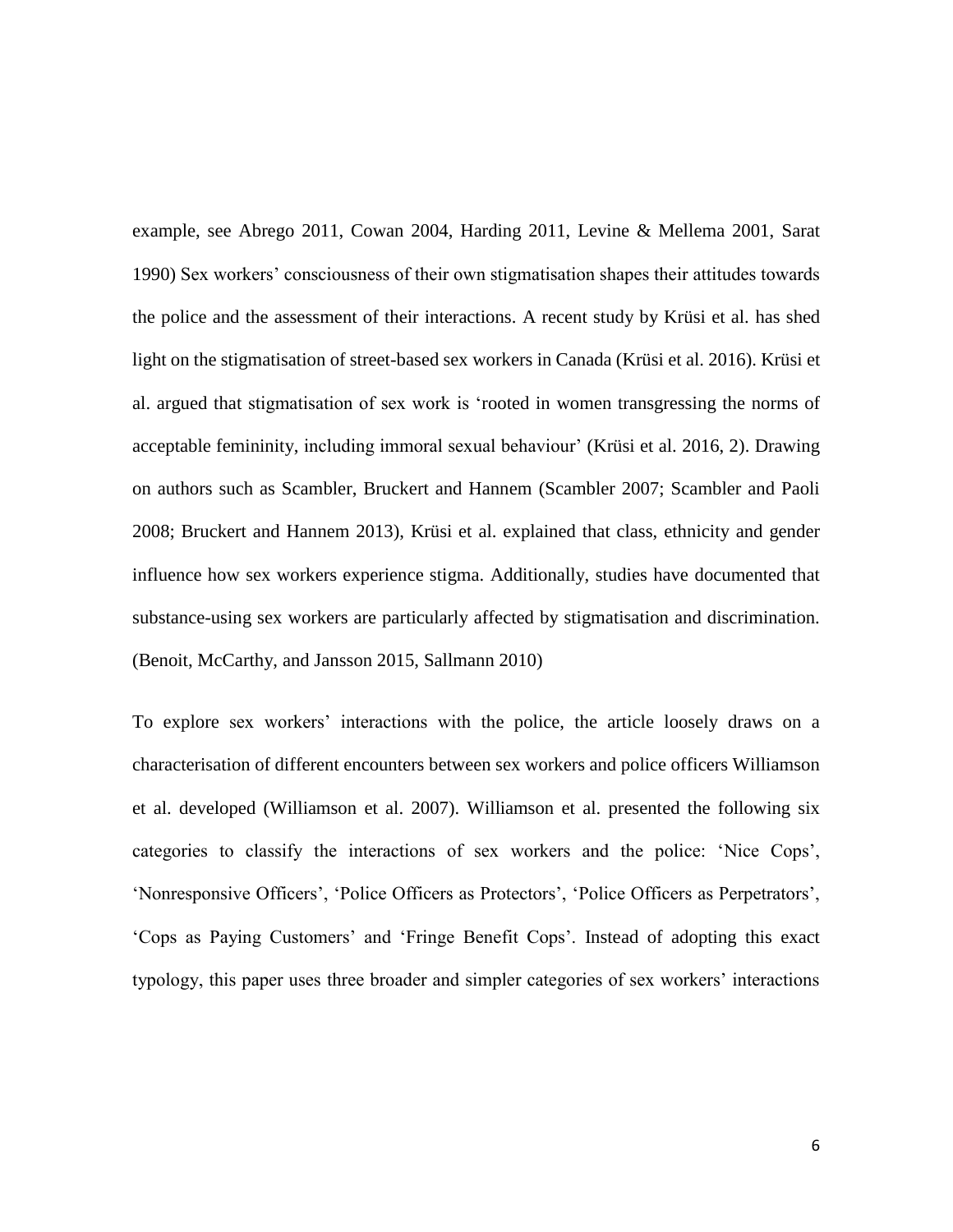with the police (positive, negative or nonresponsive) in order to focus on why sex workers comprehend their encounters in each way. This analysis not only enriches the legal consciousness literature by providing an understanding of sex workers' disposition towards the law, but in doing so, it also identifies different factors which shape sex workers' relationship with the police. Thereby, this research provides an evidence-base for policyrecommendations, including the decriminalisation of sex work.

This study finds that despite sector-specific differences, indoor and outdoor sex workers interpreted their experiences through the lens of their stigmatised status as sex workers and did not expect respectful treatment by the police. Street-based participants generally perceived their interactions with the police more negatively than indoor sex workers. (cf. Krüsi et al 2016, Dewey and St. German 2014). Surprisingly, even participants who had positive experiences expressed a certain degree of astonishment when the police treated them in a respectful way and acted upon their report, *despite* them working as sex workers. When participants had negative experiences or did not receive the help they had hoped for, they usually explained the police's behaviour towards them by referring to their status as sex workers and in some instances drug users. Street-based sex workers' accounts of their interactions with the police indicate that many participants have internalised discriminatory norms concerning their own credibility and worthiness of respect and protection. While the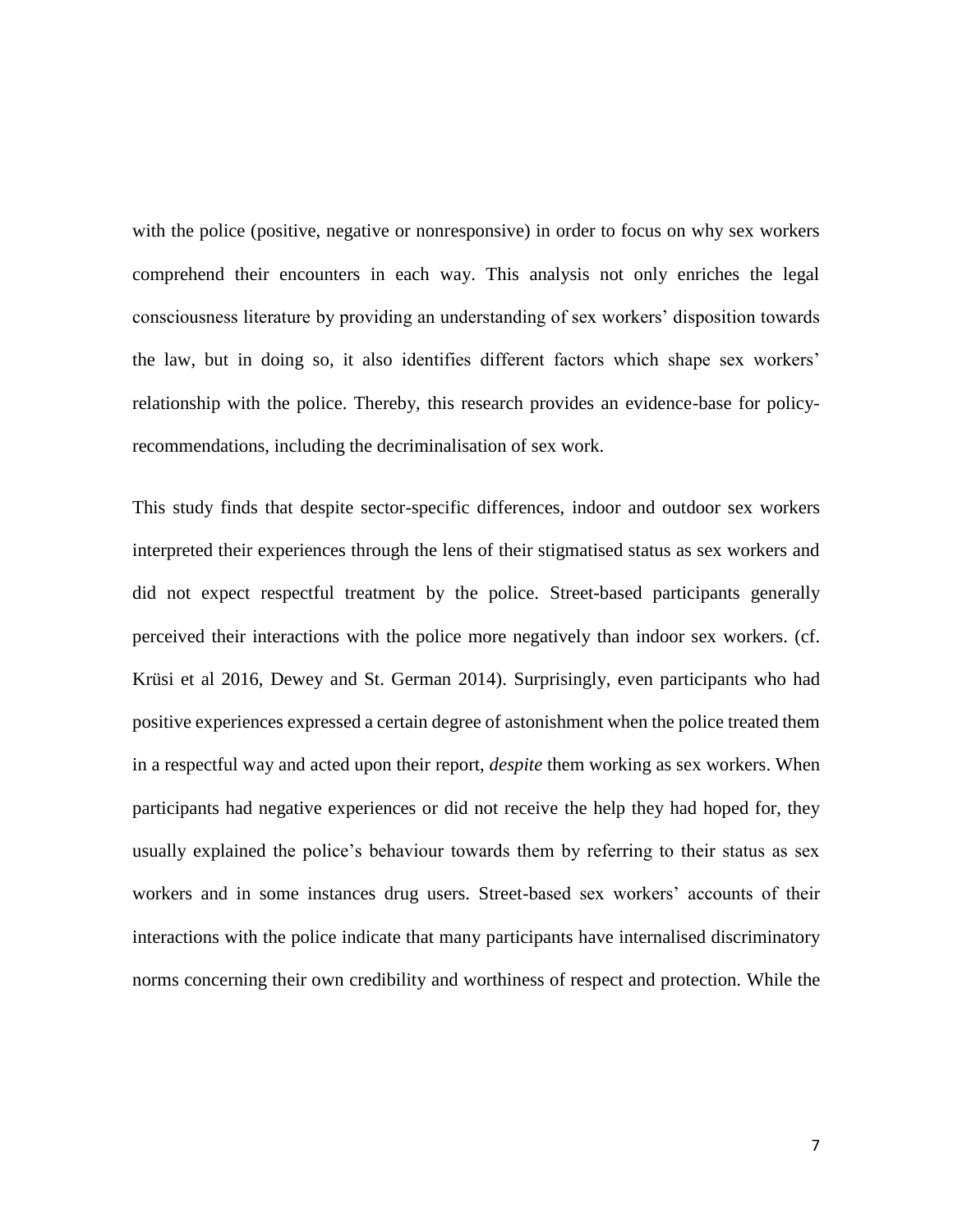outcome of an interaction with the police was somewhat decisive for participants' assessment thereof, it was not the only factor. Participants seemed to differentiate between the restrictive legislative framework and law in action, and judged their interactions with police officers based on how respected and valued as human beings they felt. (cf. Shdaimah and Wiechelt 2012) Sex workers' consciousness of stigmatisation creates barriers to reporting crimes only legal reform and increased awareness and sensitivity among police officers can ameliorate.

## **Regulation and policing of sex work in England and Wales**

England and Wales can be considered a neo-abolitionist model of regulating sex work. This means that the laws aim to prevent sex work from taking place by making it exceedingly difficult for sex workers to work legally. Sex workers can be charged with a myriad of offences. Causing, inciting and controlling prostitution for gain, brothel-keeping, persistent soliciting or loitering for the purpose of prostitution<sup>5</sup>, and placing of adverts relating to prostitution in telephone boxes and newspapers are illegal. <sup>6</sup> The current definition of what

 $\overline{a}$ 

<sup>&</sup>lt;sup>5</sup> According to the Policing and Crime Act 2009, conduct is persistent if it takes place on two or more occasions in any period of three months.

<sup>6</sup> The relevant legislation includes: Sexual Offences Act 1956, Criminal Justice and Police Act 2001, Sexual Offences Act 2003, Policing and Crime Act 2009.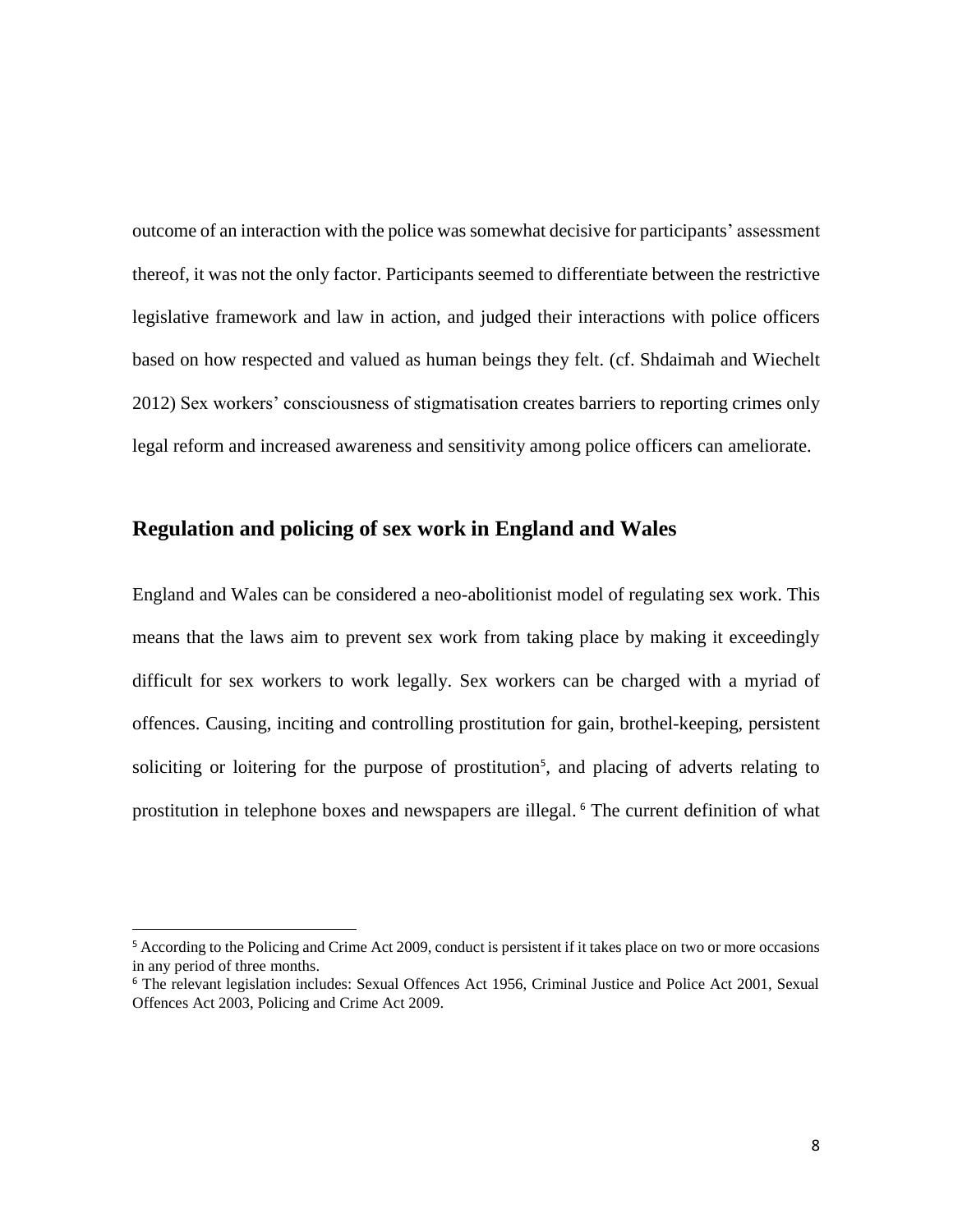constitutes a brothel is narrow. When more than one sex worker works from a premise, it is considered a brothel.<sup>7</sup>

While selling sex indoors and by oneself is not illegal in England and Wales, street-based sex work is highly criminalised. Street-based sex workers are controlled not only by the criminal law, but also by orders intended to target anti-social behaviour and public nuisance. (Sagar 2007, Sagar 2009, Sagar and Croxall 2012) The [Anti-social Behaviour, Crime and](http://www.legislation.gov.uk/ukpga/2014/12/contents/enacted/data.htm)  [Policing Act 2014](http://www.legislation.gov.uk/ukpga/2014/12/contents/enacted/data.htm) established a series of new civil orders. A variety of these orders, including 'Police Dispersal', 'Community Protection Notice' and 'Criminal Behaviour Orders', are regularly used against sex workers in some of the boroughs of London. (Interviews with police officers, 2016) Breaching these orders can lead to fines, arrests and even imprisonment.<sup>8</sup> The offence of persistent soliciting and loitering in combination with the usage of anti-social behaviour orders against sex workers spatially regulates the sex industry to ensure that sex workers are banned from public space and rendered invisible.

In order to implement a coherent approach to policing, the National Police Chiefs Council launched the 'National Policing Sex Work Guidance' in 2016. The guideline shifts the focus from an enforcement-oriented to a protective approach to the policing of sex work. The

 $\overline{a}$ 

<sup>7</sup> *Stevens v Christy* [1987] Cr. App. R. 249, DC.

<sup>8</sup> [Anti-social Behaviour, Crime and Policing Act 2014](http://www.legislation.gov.uk/ukpga/2014/12/contents/enacted/data.htm)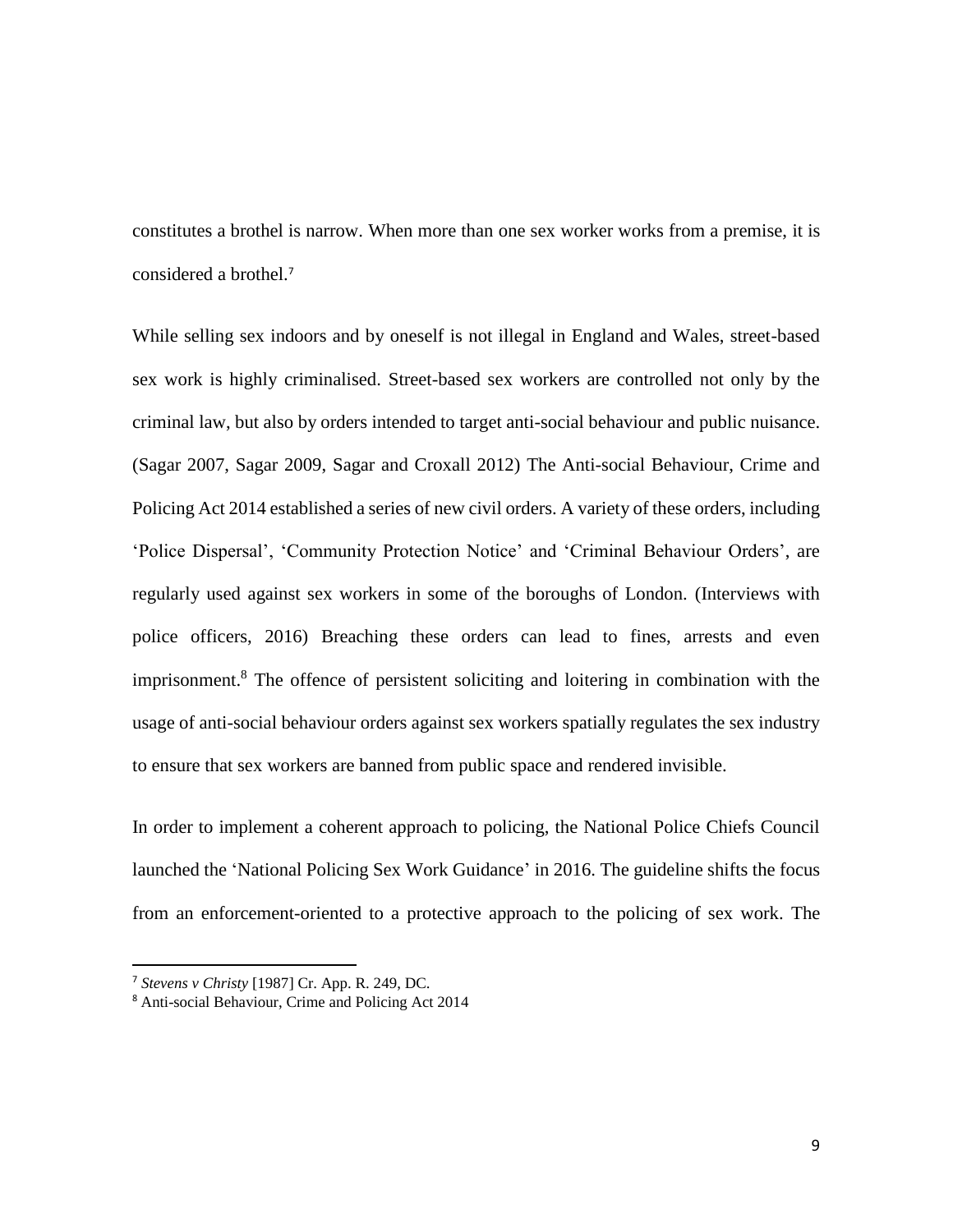guideline recognises the tension between protection and enforcement and firmly states that '[p]olice responses must not increase […] vulnerability by forcing sex workers into more isolated and dangerous locations, where they are more at risk of violent attack' (National Policing Sex Work Guidance 2016, 6). Furthermore, the document provides specific guidance on how to best interact with migrant sex workers, male and transgender sex workers, victims of crime including those who are victims of physical and sexual assault, problematic drug and alcohol users as well as victims of coercion and trafficking. This study presents ample evidence that the sensitivity with which police officers engage with sex workers matters greatly for sex workers' experiences of these interactions.

# **Methodology: A qualitative study**

 $\ddot{\phantom{a}}$ 

This research seeks to capture the voices of sex workers and their narratives of how they experienced interactions with the police. To this end, a qualitative study was conducted. In total, 49 participants were interviewed in England between September 2015 and March 2016. <sup>9</sup> Participants were recruited through online forums and blogs, sex workers' organisations, grass-roots initiatives and the NHS Sexual Health Clinic 'Open Doors'. In

<sup>&</sup>lt;sup>9</sup> The King's College London Ethics Committee and the National Health Services (NHS) Ethics Committee granted approval for this study.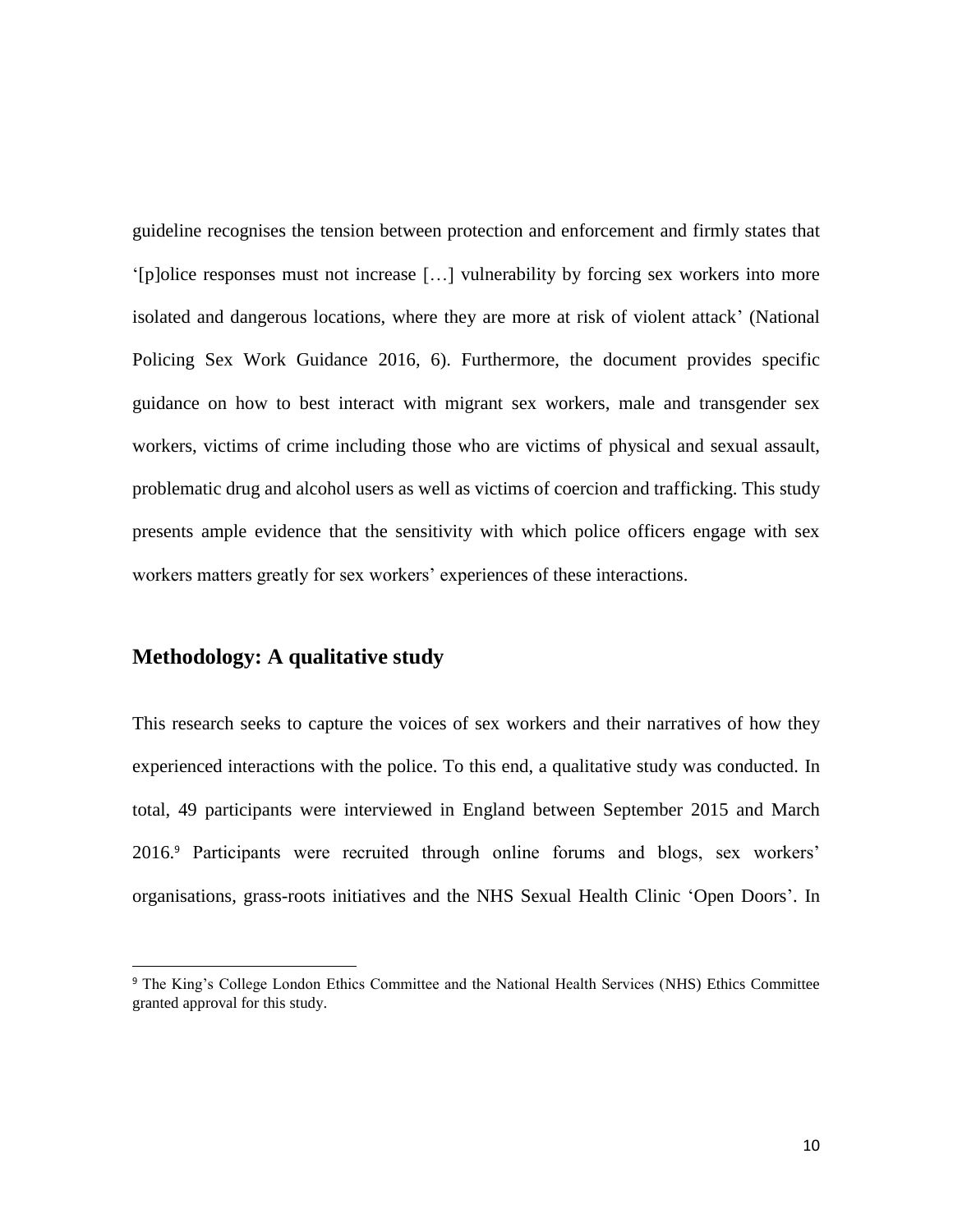addition to sex workers who responded to research advertisements, several participants were also interviewed on outreach visits to ensure that not only sex workers with strong views on the laws and the police took part in the study.

The semi-structured interviews focussed on the participants' experiences in the sex industry, their knowledge of the legal framework, their views on the current laws and their implementation, their experiences with the police, and their attitudes towards the police and other public authorities. The interviews lasted between 15 and 120 minutes, with an average length of 45 minutes. In addition, 50 hours of observation on outreach with the NHS service Open Doors and Spires Streetlink were conducted in the London boroughs of Newham, Hackney, Tower Hamlets and Brixton. The interviews and observations were analysed using qualitative content analysis. The empirical material was coded using the software MAXQDA.

In total, four men, one transgender person, and 44 women were interviewed. The majority of participants (n=32) were British and 17 interviewees were migrants from Europe, Australia, the US, Latin America, and Asia. 27 participants were current or former indoor workers, and 17 participants spent most of their time as sex workers working on the street. Many participants have worked in various different sectors. Indoor workers often started to work in a brothel, sauna or agency and have since begun to work independently. The majority of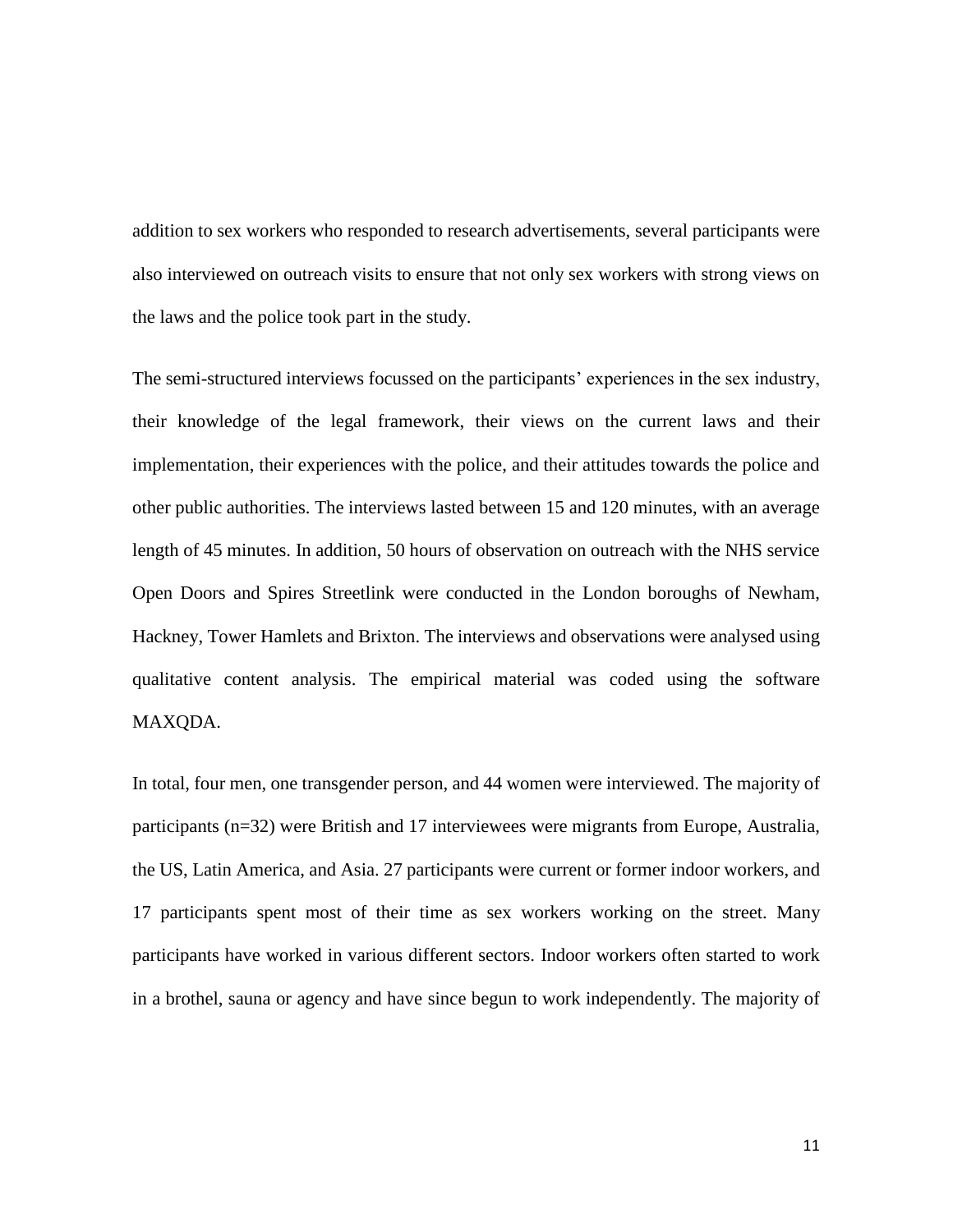indoor working participants (n=22) worked independently and only occasionally worked with a colleague or third parties such as a brothel or an agency manager. A few street-based sex workers started working indoors and then moved outdoors after they became substanceusers. All street-based sex workers were interviewed in London, in the boroughs of Newham, Hackney and Tower Hamlets. All of the street-based participants were current or former substance-users, crack cocaine and heroin being the most commonly used drugs. The remaining five participants regularly moved between different sectors. Eight participants have exited the sex industry.

## **Sex workers' perception of encounters with the police**

The majority of sex workers in this sample  $(n=33)$  came into contact with the police directly through their experience of sex work. This includes all instances in which the police enforce the laws relating to sex work, as well as in which sex workers seek help from the police. The vast majority of participants expressed an ambivalent opinion of the police. Therefore, it would be misleading to count their often very varied statements about the police as either predominately positive or negative. In many cases, participants had some positive and some negative experiences with police officers and answered questions relating to the police by stating that 'it really depends'. In some cases, participants began by expressing their generally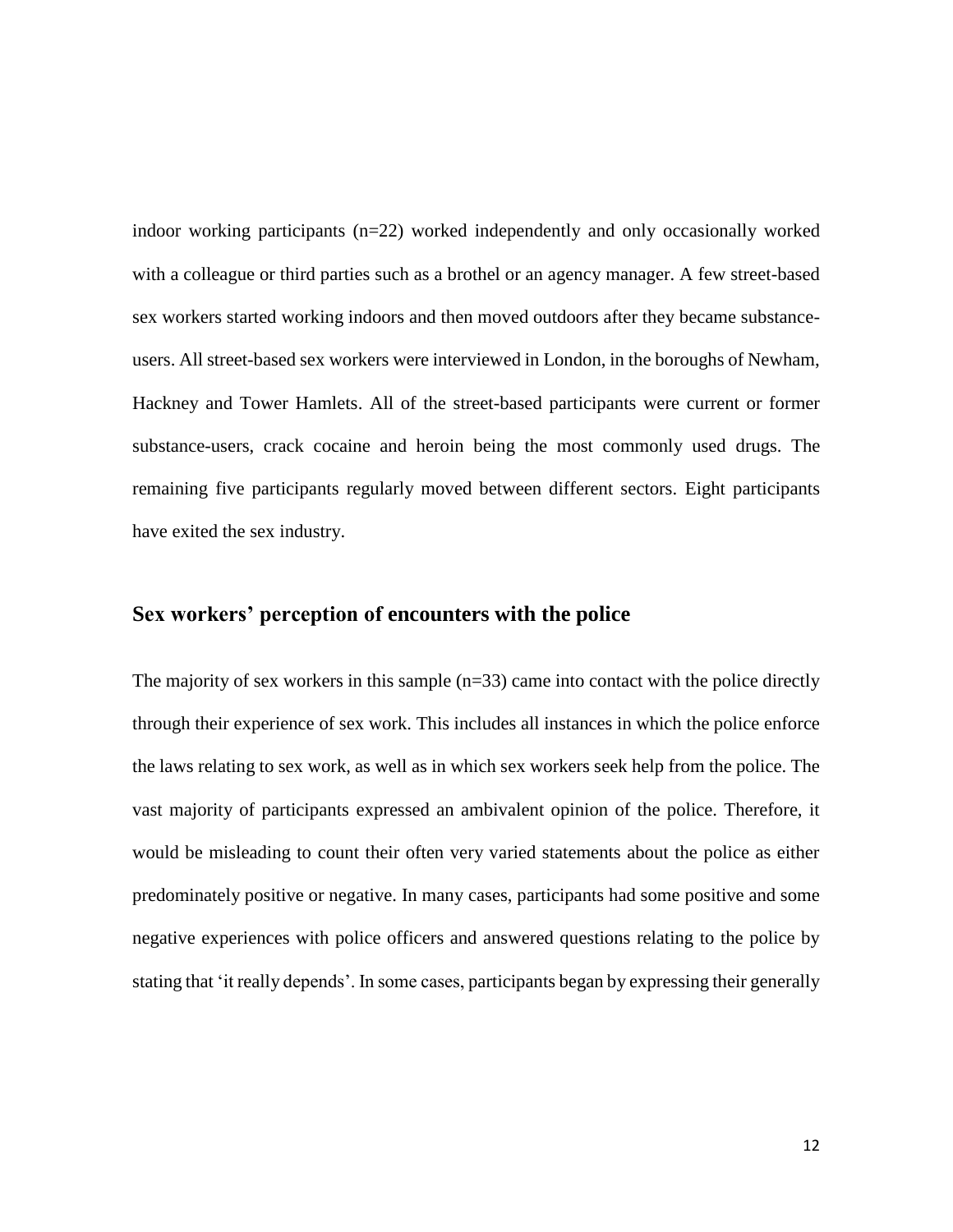exceedingly negative attitude towards the police, but have subsequently proceeded to talk about positive experiences. Similarly, several participants first pointed out that the police are usually 'alright' and then continued to describe their experiences of maltreatment. This indicates that some sex workers seem to have normalised negative encounters with the police. The data clearly demonstrates that experiences with the police are highly variable and depend largely on the discretion of individual police officers and the specific context of the interaction.

Despite these ambiguities, the interviews revealed that indoor sex workers have a far more positive view of the police than outdoor sex workers. Of the 17 participants who clearly stated that they would not seek the police's help if they were the victim of a crime, the majority (n=11) were street-based sex workers. In contrast, 11 out of 15 of the interviewed sex workers who clearly indicated that they feel like they could contact the police for help without any reservations were indoor workers. Only four outdoor workers mentioned that they feel like they would approach the police for help. All of those were based in Tower Hamlets, where a special 'vice' policing unit operated until 2015. The remaining participants expressed an ambiguous position on whether they would report a crime to the police. Many indicated that it would depend on the specific crime and that they would only seek the police's help in an exceptionally serious situation, for instance, if it was life-threatening, or a case of serious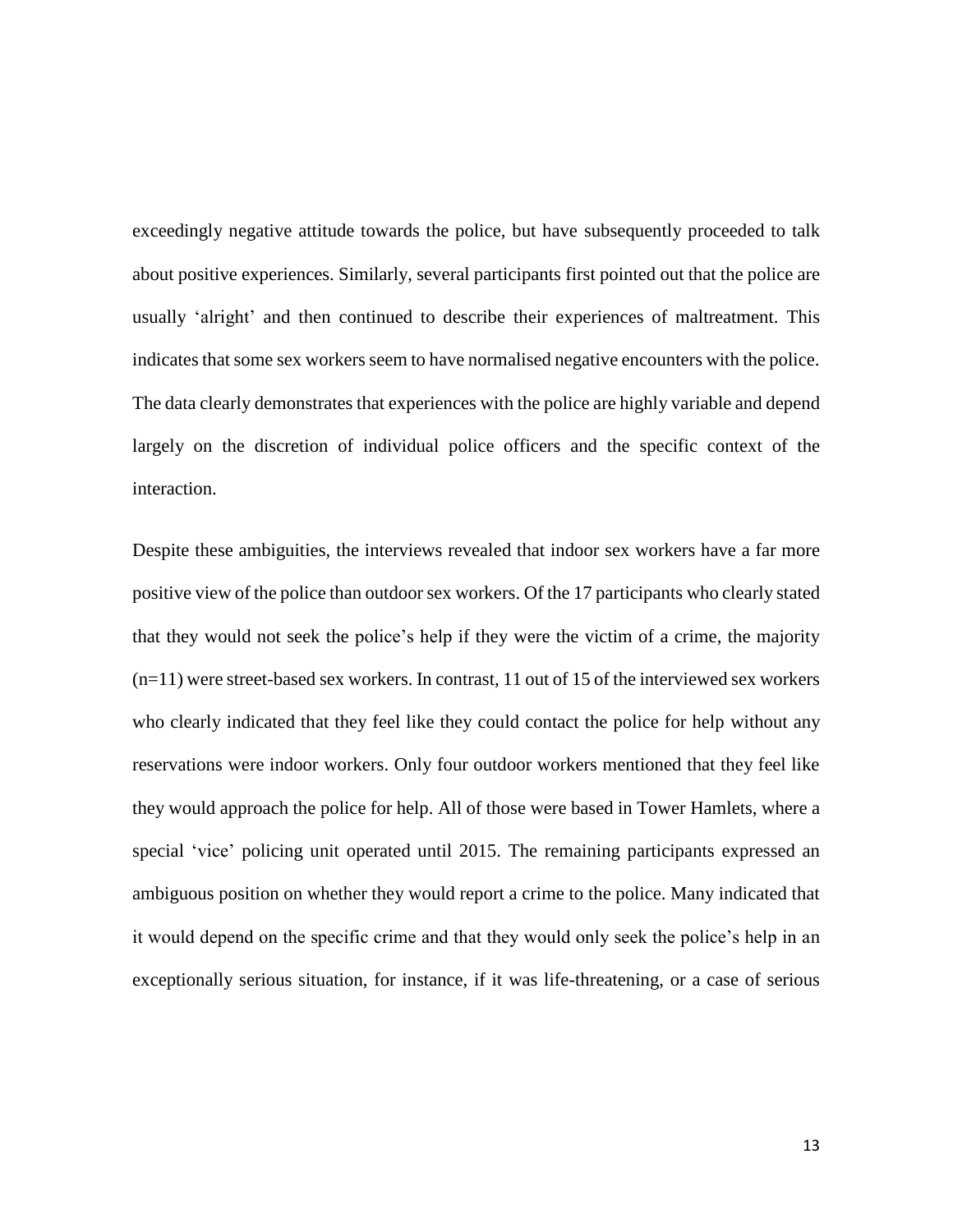violence, rape or sexual assault. Some of these participants also specified that they would only reach out to the police if they were supported by a social worker or someone else they know and trust. These findings clearly indicate that sex workers' trust for the police varies by sector of the sex industry.

Participants hesitant to contact the police expressed their fear that outcomes of interactions with the police are unpredictable and likely to be negative. This sense of legal alienation (Hertogh 2014) is intensified by the intersection of participants' status as sex workers, migrants, and/or drug users. Participants clarified that they are unwilling to seek the police's help due to concerns about being charged with a crime relating to sex work or drug use as a consequence of reporting an incident. As many of the street-based and a few indoor participants expressed a very limited understanding of the laws, many did not understand that sex work itself is not actually illegal. Justin, a legally working independent escort, explained his fears:

*'I will not call the police, because I'm too scared to call the police because first of all, I take drugs, second thing is, I'm a sex worker, so I'm doing illegal things, I believe, and then third of all, it's is too much hassle.' (Justin, South Asian, indoors, London)*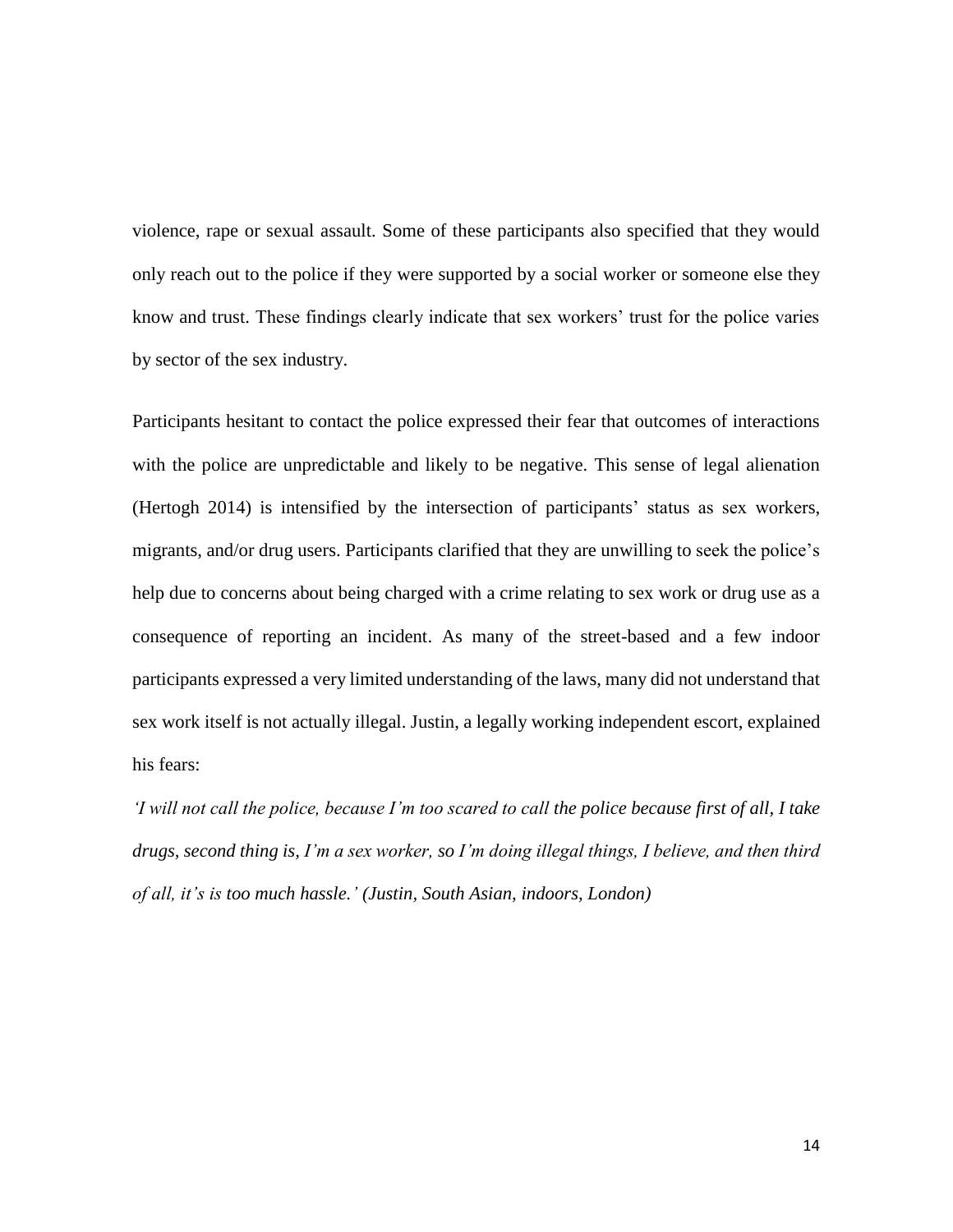Several street-based sex workers were concerned about outstanding arrest warrants for missing drug intervention or court appointments. All seven migrant sex worker interviewees who were not from the European Union expressed their fear of the possibility of deportation.

Many participants also feared that the police would not believe them, not take their report seriously, or not take any action to help them. Several participants indicated that they would be concerned that the police would generally believe the client rather than the sex worker: '*The punters can turn it around on you and say I've tried to rob them. If you've got a middleaged business man and a prostitute, who are they going to believe? A prostitute on drugs?' (Grace, white/British, outdoors, London)*

Several participants also pointed out that they believe that the police would not be willing to help them. When Brooklyn was attacked and seriously injured, she did not report this incident as she thought that 'they weren't going to have any sympathy for [her]' (Brooklyn, white/British, outdoors and indoors, London). Some participants indicated that they believe that the police would not take sexual offences committed against sex workers seriously. Other concerns mentioned include general mistrust of the police, previous negative experiences, and the unwillingness to compromise their anonymity.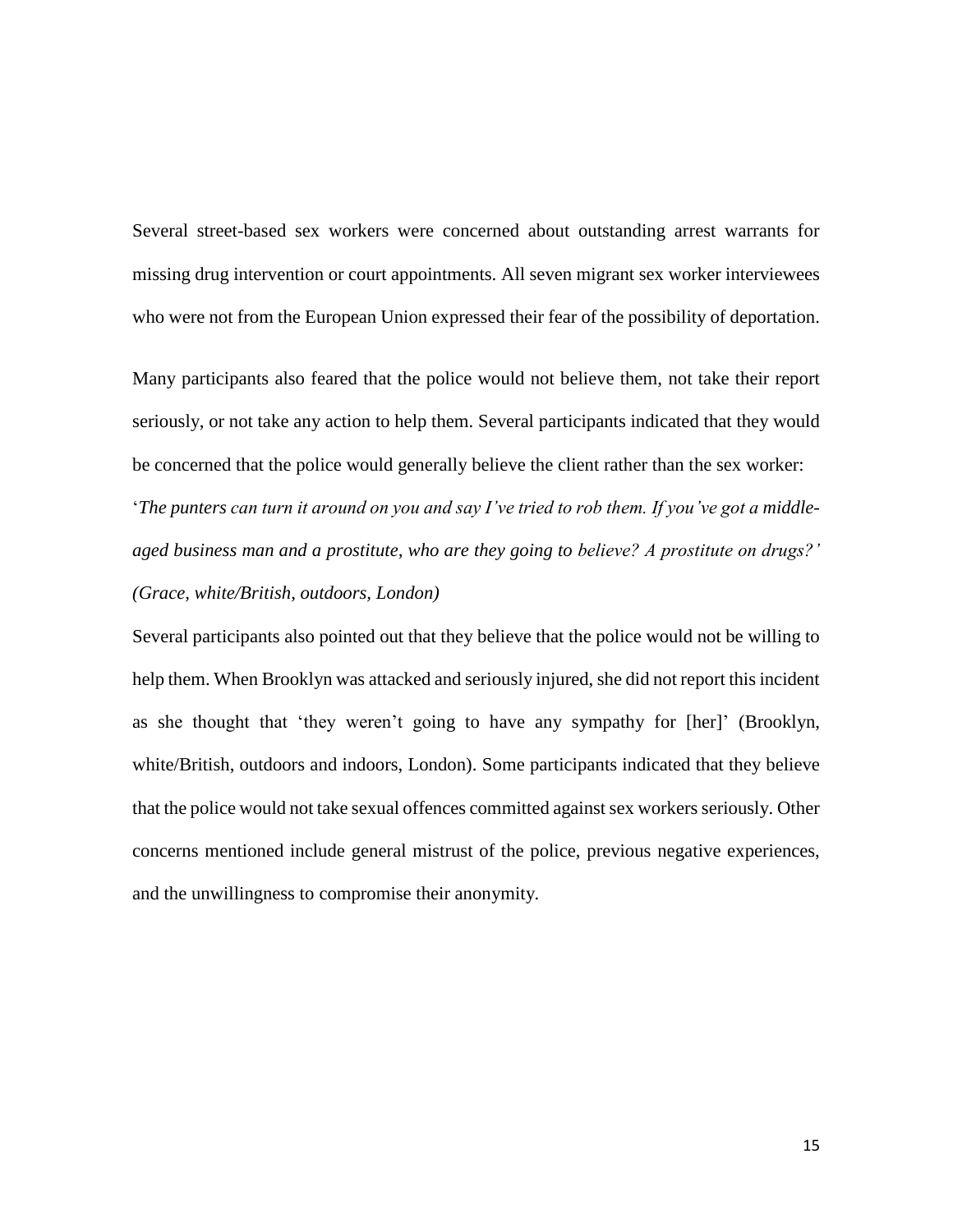# *Good cops: 'I was begging for the police to take me off the streets'*

While participants often expressed ambiguous, varied or neutral attitudes towards the police, ten interviewees described their experiences with the police as particularly positive. The police officers were viewed as helpful, friendly and concerned about the sex worker's safety. Several interviewees who had positive experiences with the police, explicitly pointed out that the police treated them with respect, *despite* their status as a sex worker. Emily, an independent escort, explained that she would not hesitate to call the police again, as she complies with the laws and has previously had a positive experience:

*'I think I would [be able to call them] because of the fact that I work independently. I have actually phoned the police on one occasion. The police were very good in dealing with me. They were very understanding and weren't judgemental about my work. They weren't patronising at all and they took my complaint quite seriously.' (Emily, South Asian/British, indoor, London)*

Ava, also an independent escort, expressed a high level of awareness of sex workers' stigmatisation when she indicated that the police treated her in the same way as she would expect them to treat others:

*'He [a client] started to show up at the flat unannounced. I rung the police and they were really fantastic actually. I would have no problem at all ringing them. They were really non-*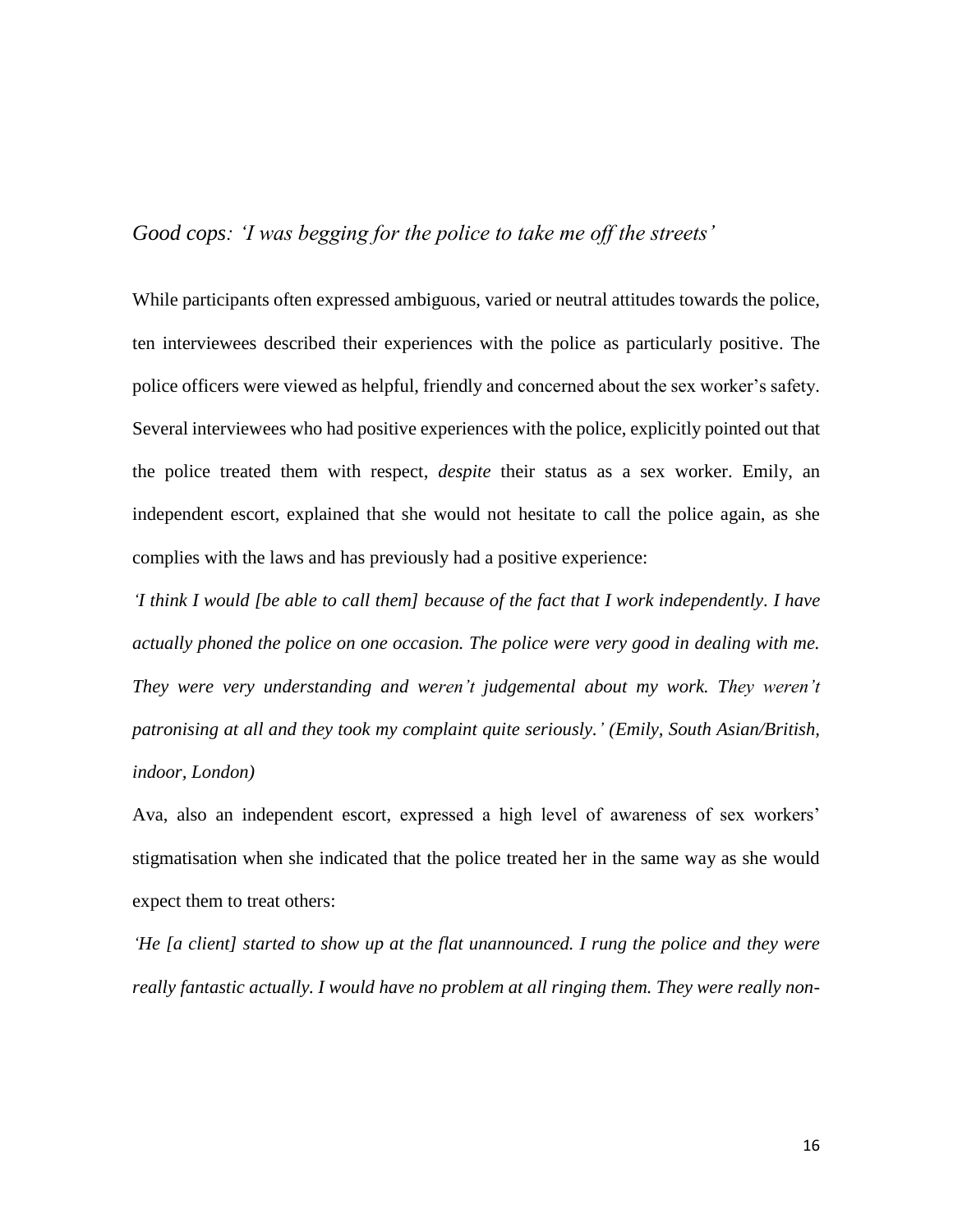*judgemental and treated me like a normal person I suppose.' (Ava, white/British, indoor, London)*

Participants viewed the actions of the police particularly positively if they felt the police prioritised their safety. Several participants mentioned that the police would log the victim's number in their system after an incident and frequently follow up with the victim to ensure their safety. Some street-based sex workers remarked that the police would give them advice on how to stay safe, offer to drive them home, and refer them to support services. Five sex workers revealed that the police explicitly informed them that they would refrain from enforcing the law in order to protect their safety. Ava praised the work of the police for focusing on her safety:

*'He [the police officer] was like, 'right you should really work with somebody else' and I said but 'I can't, it is illegal' and he said 'well there is nobody at the police station who would ever mind, you know, we want you women to be safe, we turn a blind eye to that sort of thing'. I mean I know it varies from police station, to county, to city, to individual people, but they were really positive and very much about keeping me safe.' (Ava, white/British, indoor, London)*

Furthermore, several participants indicated that when the police visited their working premises, they prioritised the well-being of the sex workers over enforcing the law. Some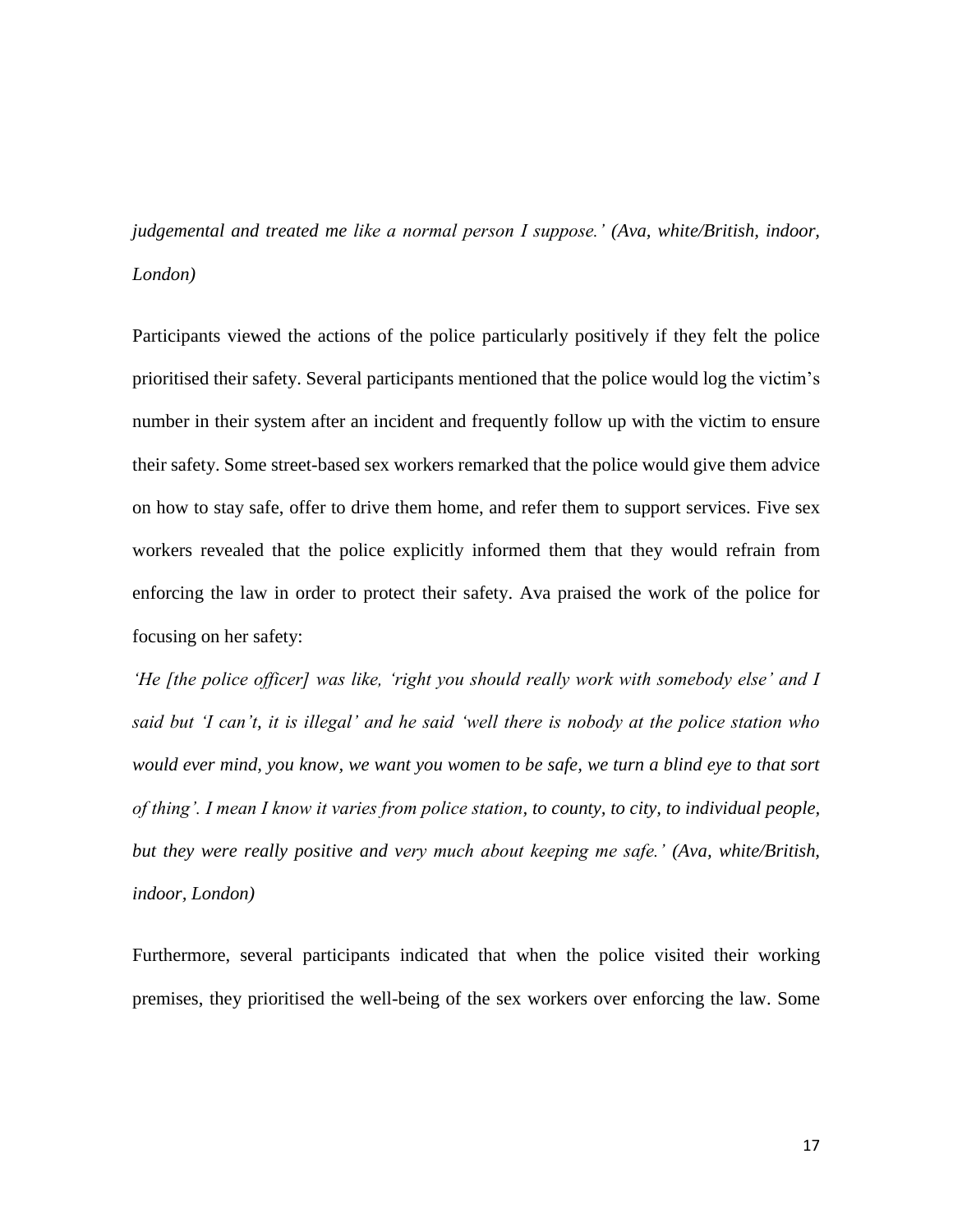participants stated that the police would regularly visit their working premises to investigate whether or not any of the sex workers working there were being exploited or coerced. During these visits, the police emphasised that the only objective of their visits was to ensure the safety and well-being of the sex workers, even if the flats would legally be classified as illegal brothels. Natalie, who worked in a flat with other Latin American women, remarked:

*'I have been checked five times here in London. They ask how it is working, how I pay the house, who answers the phone - but they have always been very nice. They look for pimps and ask: 'Are you ok? Do you work for yourself? You don't have no one who takes your money? We are just looking for that'.' (Natalia, Latin American, indoors, London)*

Frequently, the workers were asked to demonstrate to the police officers that they are indeed not being exploited and are working independently. To prove their independence, sex workers would often show their online profiles to the police officers. In some cases, the participants were asked to sign a form stating that they have not been trafficked and were not being exploited.

When police officers expressed a better understanding of the sex industry, sex workers' experiences were generally more positive. Five sex workers made particularly positive experiences with the special rape and serious sexual assault policing unit in London called Sapphire. They highlighted that the police officers were immensely helpful and supported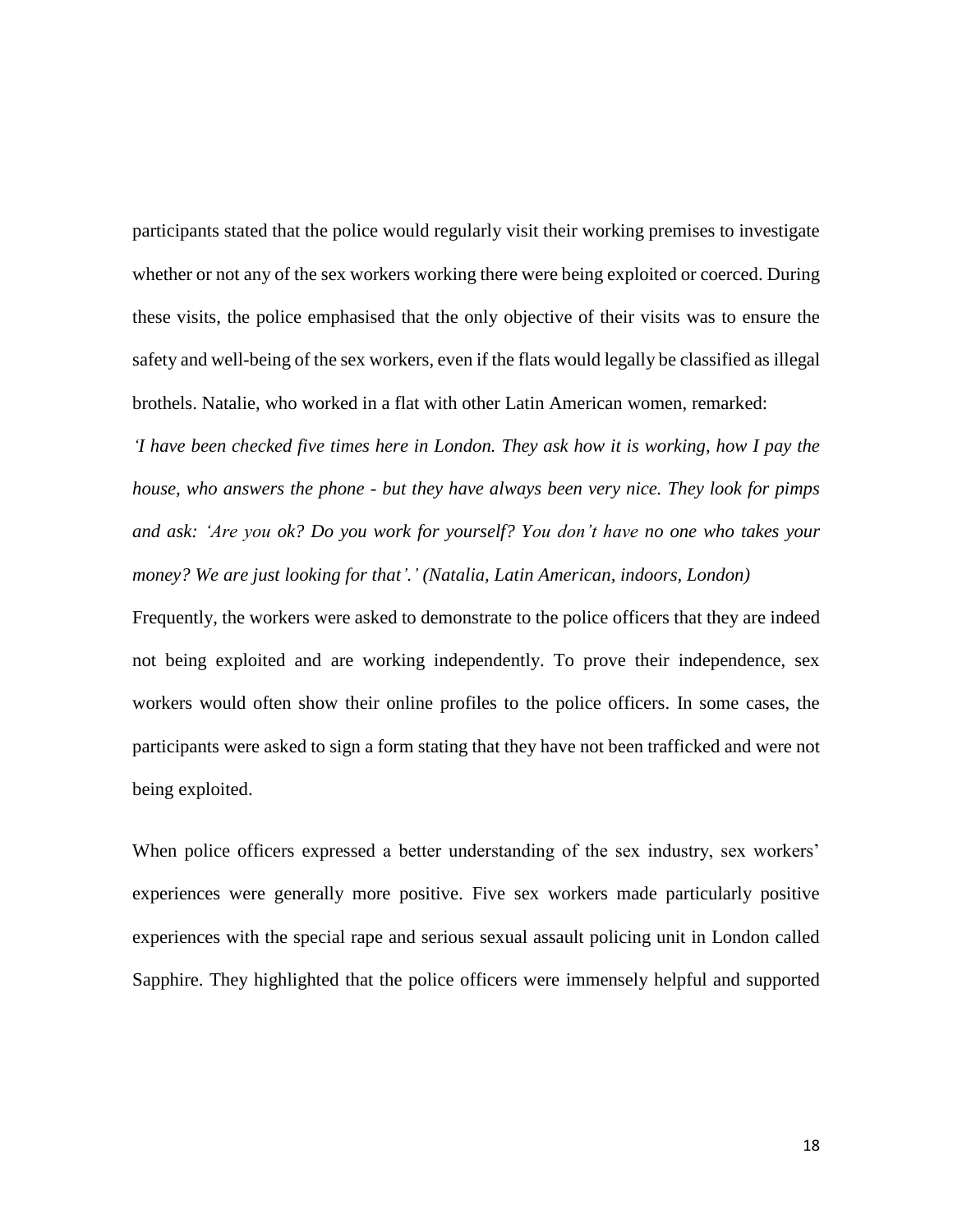them through the entire process; from the initial report, to the conviction of the perpetrators. Four street-based sex workers mentioned that the so-called 'vice-squad' in Tower Hamlets was more sympathetic towards sex workers and treated them substantially better than the regular police. Aria, a street-based sex worker from Tower Hamlets, explained that the 'vice squad' largely 'leaves [her] alone'. 'Like if they know you are not a trouble-maker, they won't harass you. The man who does the vice, he is quite good. He understands also.' (Aria, Irish Traveller, outdoors, London)

The outcome of a particular interaction is not the only factor contributing to how sex workers perceive their involvement with the police; the extent to which participants felt like the police treated them with respect is also key. The majority of street-based sex workers interviewed have been cautioned, charged with loitering and soliciting and arrested by the police. However, this confrontation with the police as enforcers of the law, did not automatically result in participants forming a negative attitude of the police. Avery declared that the police always treated her well when they took her into custody:

*'A lot of times I found prison a sanctuary for me. A lot of times I was like begging for police to take me off the street. […] I was totally exhausted, I was starving, I was dirty. The police were actually alright with me. They will take you and get you a nice warm track suit, something to eat, a cup of tea. At least you got a blanket and a little mattress to lie down*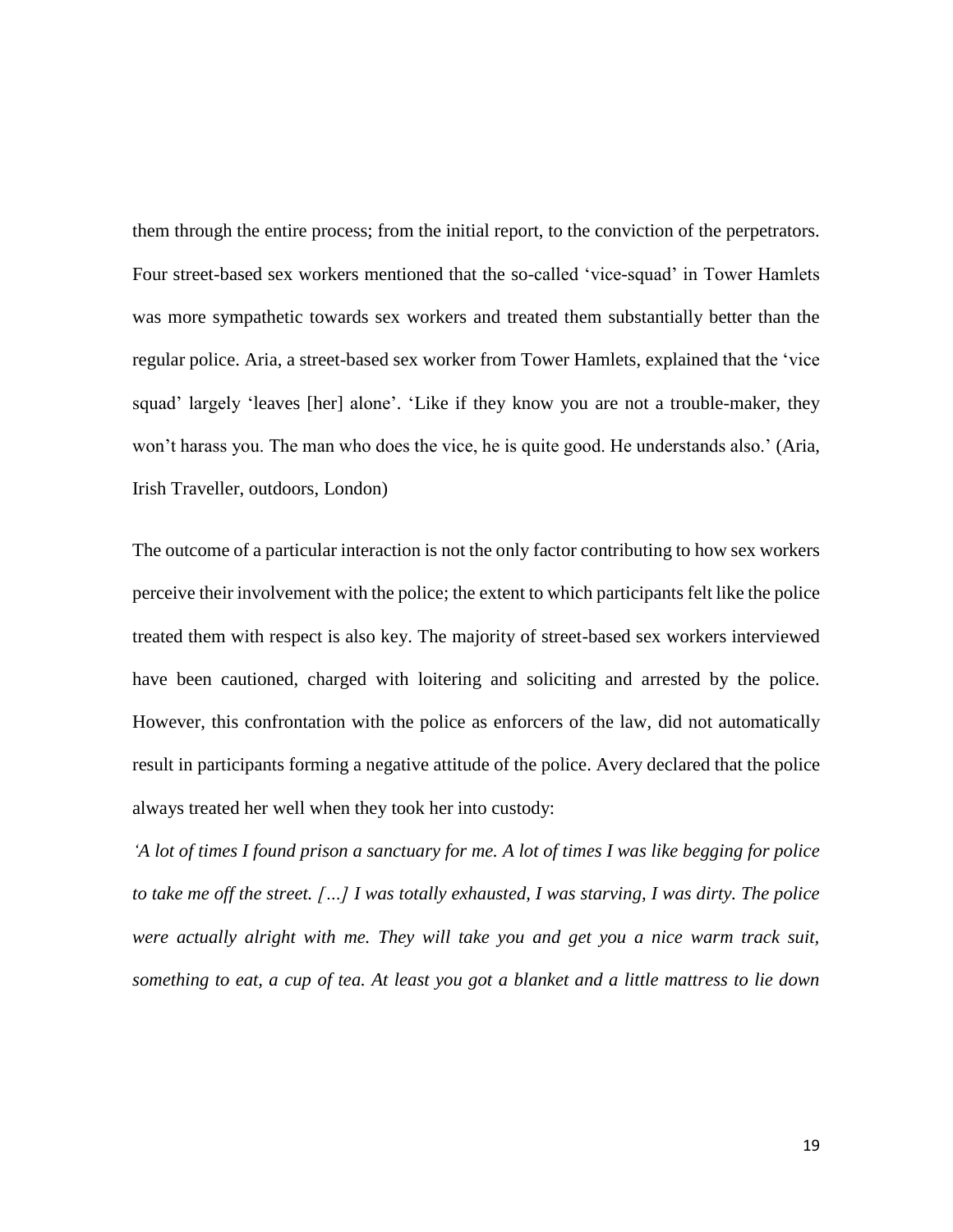*with, you know what I mean? It's warmer than out there.' (Avery, white/British, outdoors, London)*

Lilian, who was regularly charged with loitering, emphasised the respectful and caring treatment she received by the police:

*'They are alright with us. They treat us like human being and we treat them like human beings. They always ask us you 'are you alright girls?'. I have never had any problems with them. They don't treat me like trash or anything, they still talk to us like human beings, you know, that's nice.' (Lilian, white/British, outdoors, London)*

As will be further elaborated in the subsequent section on negative encounters, Avery and Lilian's experiences suggest that in spite of the outcome, the particular manner in which the police related to them can meaningfully impact on sex workers' assessment of the interaction.

# *Bad cops: 'It's not safe because of the police'*

Sex workers who had negative experiences with the police referred to arbitrary policing practices, police officers' derogatory and humiliating attitude, lack of sympathy, and sexualised harassment and abuse. The majority of outdoor sex workers interviewed described fluctuations in the intensity of policing of street-based sex work over time. Several participants referred to police officers' use of discretion when policing the street-based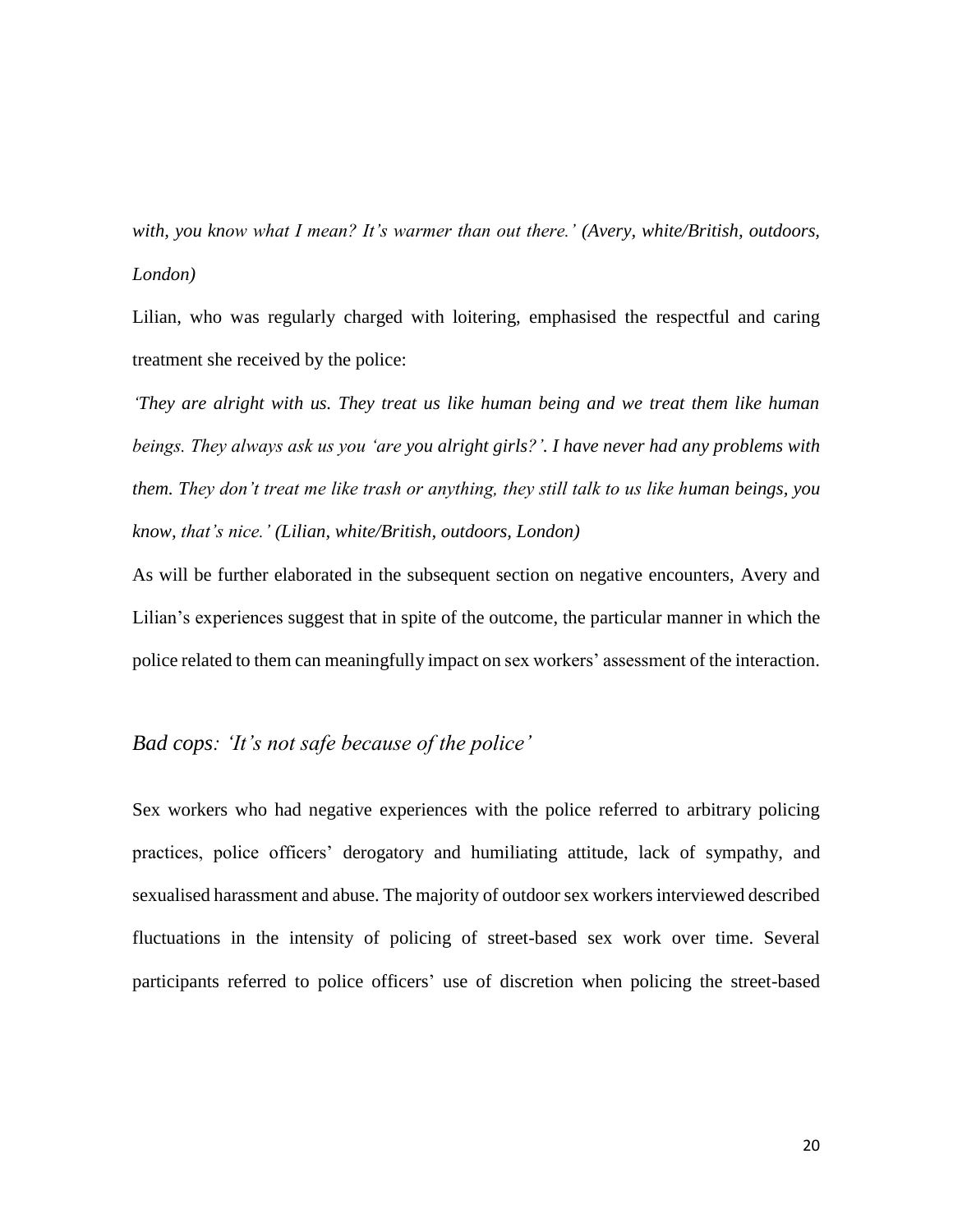sector. Arianna, like many other street-based sex workers in London, attested that her interactions with the police felt arbitrary and unpredictable to her:

*'I mean sometimes they are alright and then other times they are not. You know, they go for a long time where they don't nick you when you're out there. They'll see you and they'll say 'You alright?' and you say 'Yeah' and they will go along. Then other times they say 'Right, we are giving you a warning. Next one you get nicked or whatever' you know.' (Arianna, white/British, outdoors, London)*

Participants also pointed out that they felt the police targeted them because they were sex workers. The police stopped several participants when they were not actually soliciting, but were walking home, to a shop, or with a client. Ellie mentioned that she was arrested even though she was not working on that day and was just walking to a shop. She recalled that she was walking down a street 'minding [her] own business', when the police arrested her 'because they have seen [her] work here before'. Ellie suggested that she got arrested 'because sex work is illegal' and 'because they know you are a working girl'. "You are walking down the road and they are on ya. They pull you up for anything now". She stated: *'I mean even if you don't take drugs you are just a sex worker, so they just pull the two things together and then go like 'Empty your pockets!' Anything to arrest you really isn't it?' (Ellie, white/British, outdoors, London)*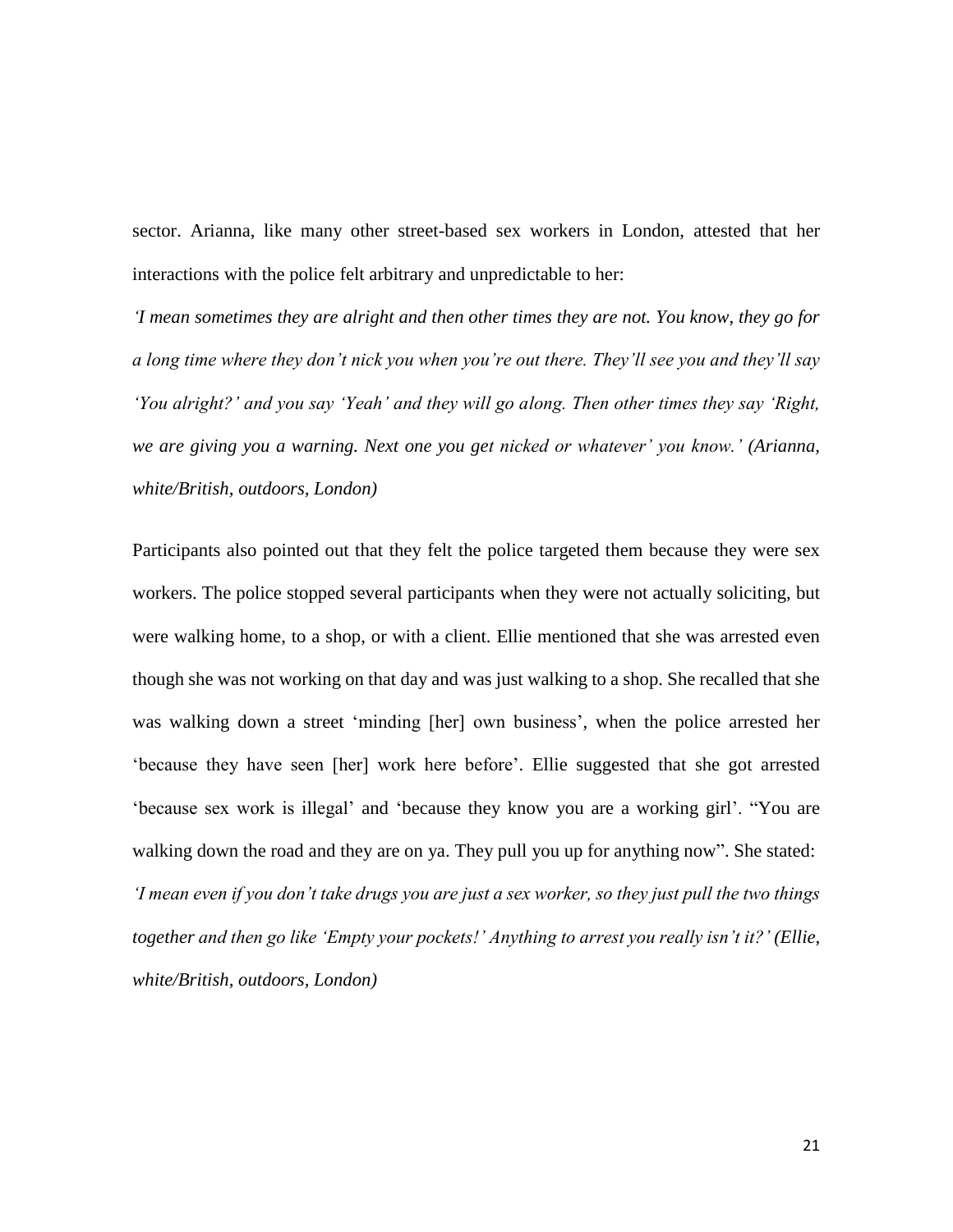Most of the participants who had similar experiences did not indicate that they viewed the police's actions as unjust. Rather, street-based sex workers seem to have internalised the idea that their mere presence in public space is illegal, rather than any particular actions like soliciting or loitering.

Nine sex workers (all but one street-based sex worker) described the police as treating them in a disrespectful, derogatory, moralistic and judgemental way, making them feel like 'second class citizens' (Mia, white/British, outdoors, London). Several participants suggested that their status as sex workers and/or drug-users made police officers 'look down' on them. For instance, Amelia's negative view of the police originated from many experiences of derogatory and humiliating treatment. While working from a hotel room with a friend, the police told them they had to leave the premises. When they asked if they could exit the hotel on their own, the police officers denied their request and insisted on escorting them out of the building: 'They wouldn't let us walk behind or in front of them. I think that was partly to humiliate us even more. It was so embarrassing.' (Amelia, black/British, indoors, London)

In a particularly intense phase of enforcement-oriented policing of the sex industry in London initiated prior to the Olympics in 2012, 'clean-up' campaigns displaced sex workers from the Olympic boroughs of London. (Doward 2011, The Observer). Despite working completely legally on her own, Amelia was told by police officers who came to 'check' her flat that she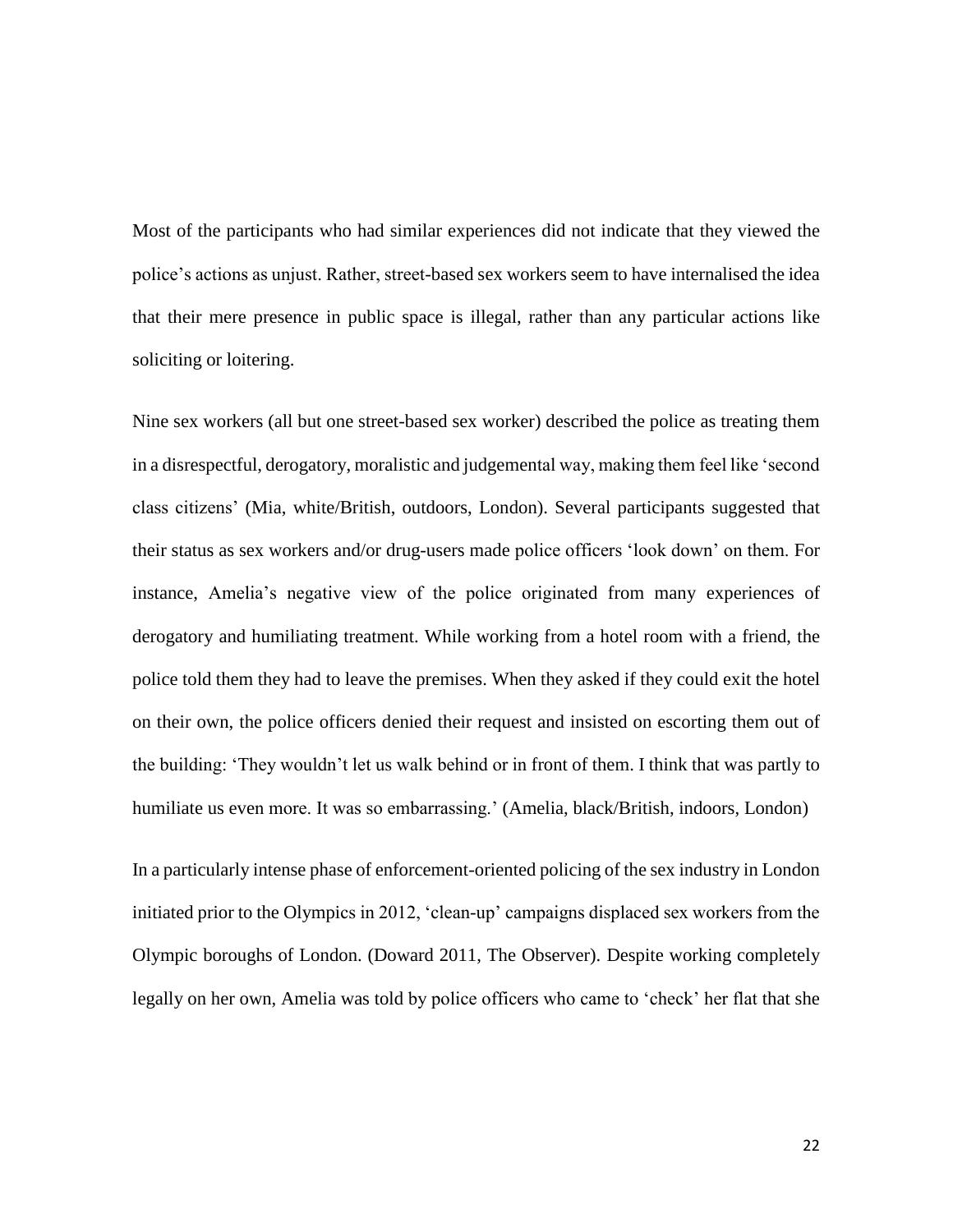needed to leave the area as 'we don't need people like you giving the Olympic boroughs a bad name'. Amelia's experience provides an example of the 'moral cleansing' enforcementoriented policing practices in the UK are trying to achieve. (Hubbard 2004; Hubbard, Matthews, and Scoular 2008) Police raids and 'rescue' campaigns are often inspired by conflations of sex work and trafficking and the fear that sporting events will lead to an increase in human trafficking. (Mitchell 2016) However, no clear evidence was found that the supply of sexual services increased considerably as a result of the 2012 London Olympics. (Hartley 2014)

Even when the overall outcome of a police interaction was positive, some participants expressed frustration with the police's attitudes towards sex work. Researchers in the UK (Sanders 2009a; Scoular and O'Neill 2007; Carline and Scoular 2015) identified the 'forced welfarism' with which the police are trying to make sex workers refrain from engaging in what is viewed as 'immoral' sexual behaviour. Three participants explicitly highlighted that the police interacted with them in a 'patronising' manner, telling them that they should not be working as sex workers:

*'She said 'I shouldn't be doing this anyway. I should find another job.' Maybe I was happy enough doing this? Maybe this is what I want to do? I've never put down her job.' (Amelia, indoor, black/British, London)*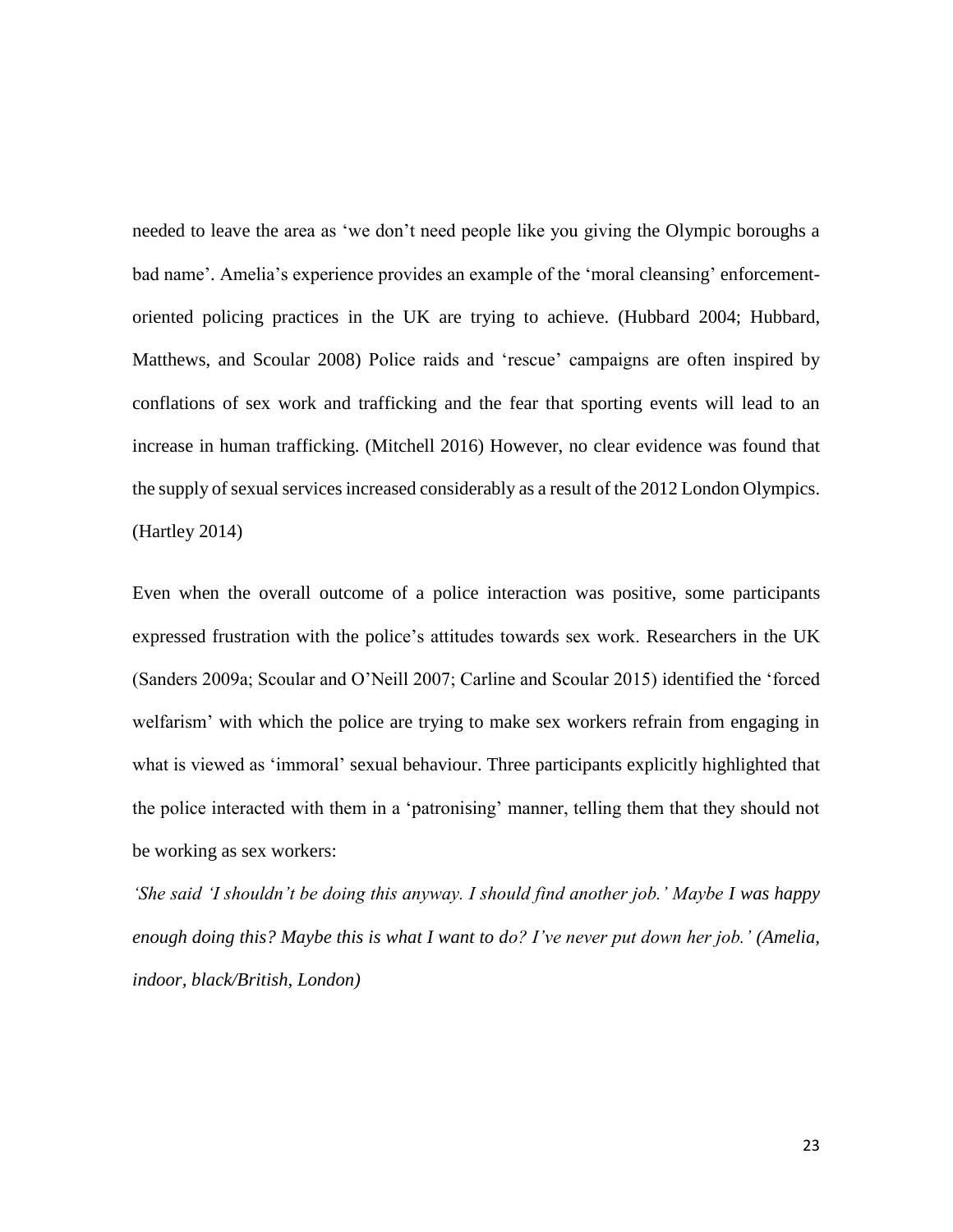Sophie, an outdoor sex worker, remembered being referred to in an infantilising manner. She explained that the police would tell her to 'be a good girl and just go home' (Sophie, white/British, outdoor, London). Sydney, an independent escort from London, decided to press charges against an abusive client, who – as she later discovered – was a police officer. During the trial, she interacted with various police officers and mentioned that many of them told her she did not 'look like a typical prostitute' (Sydney, white, indoors, London). Sydney's interpretation of these encounters with police officers demonstrates her high level of stigma consciousness. In her view, the police officers meant that she did not look like a 'typical victim' and must therefore be a 'slut', which she perceived as 'sexist, whorephobic and offensive'.

Furthermore, participants reported that the police did not show sufficient understanding and sympathy for them after physical and sexual assaults. In contrast to the praise expressed for the specialised sexual assault unit Sapphire, several participants criticised the officers from ordinary response units who would usually be a victim's first point of contact*.* Charlotte sought the police's help after she was raped and described that the police made her feel like it was 'silly' of her to report the rape as she was a sex worker. She remembered 'feeling judged already' (Charlotte, white/British, outdoors, London). After Abigail was brutally assaulted in a park in London, she was treated with a victim-blaming attitude: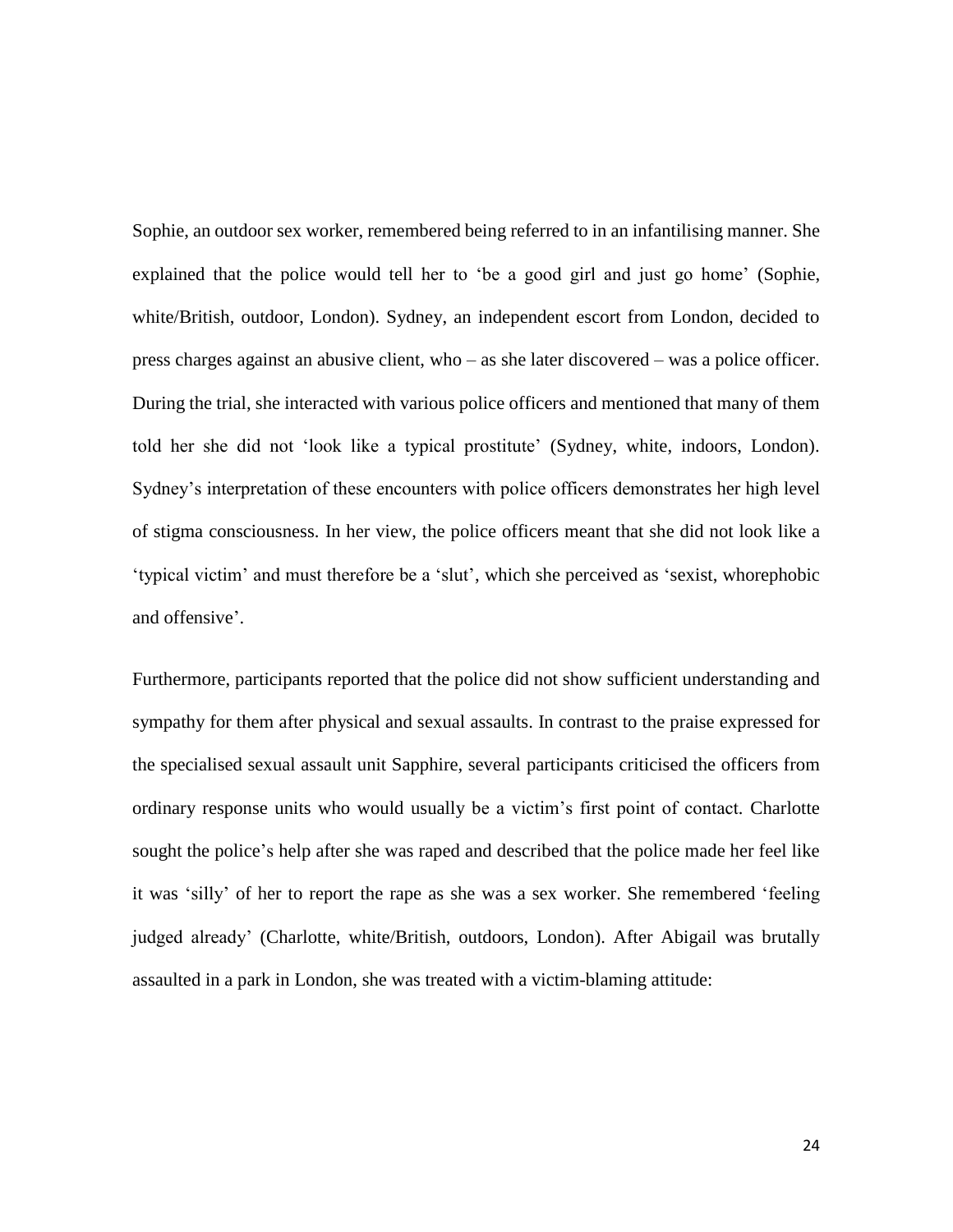*'It's like they spoke to you like you had asked to be attacked. Like you deserved to be attacked. It was because I had no clothes on because I had been attacked, so I had to run through the park naked. I was showing myself and I shouldn't be showing myself, but I wasn't really thinking about that, you know?' (Abigail, white/British, outdoors, London)*

Riley, another outdoor sex worker, echoed Abigail's impression of the police not showing sympathy and sensitivity. She explained that 'because of what you do' they looked down on her and treated her in a highly disrespectful way. Abigail added that the police asked her detailed questions, like:

*'Why did he attack you? What form of sex did you have? Why were you having sex? They said basically you are a prostitute and that's as far as it goes. That's why no one goes to them. Well, I don't.' (Riley, white/British, outdoors, London)*

The participants' experiences resonate with research findings indicating that street-workers believe that sex workers are viewed as 'unrapeable', 'deserve to be raped' and that 'no harm is done' if they do get raped. (Whatley 1996, Grubb and Turner 2012)

The interview material also revealed instances of abuse of power, including sexualised humiliation and even sexual abuse in police interactions with sex workers. Aubrey, a streetbased sex worker from Hackney in London, recalled that male police officers made sexual remarks insinuating that she should provide them with sexual services. An outreach worker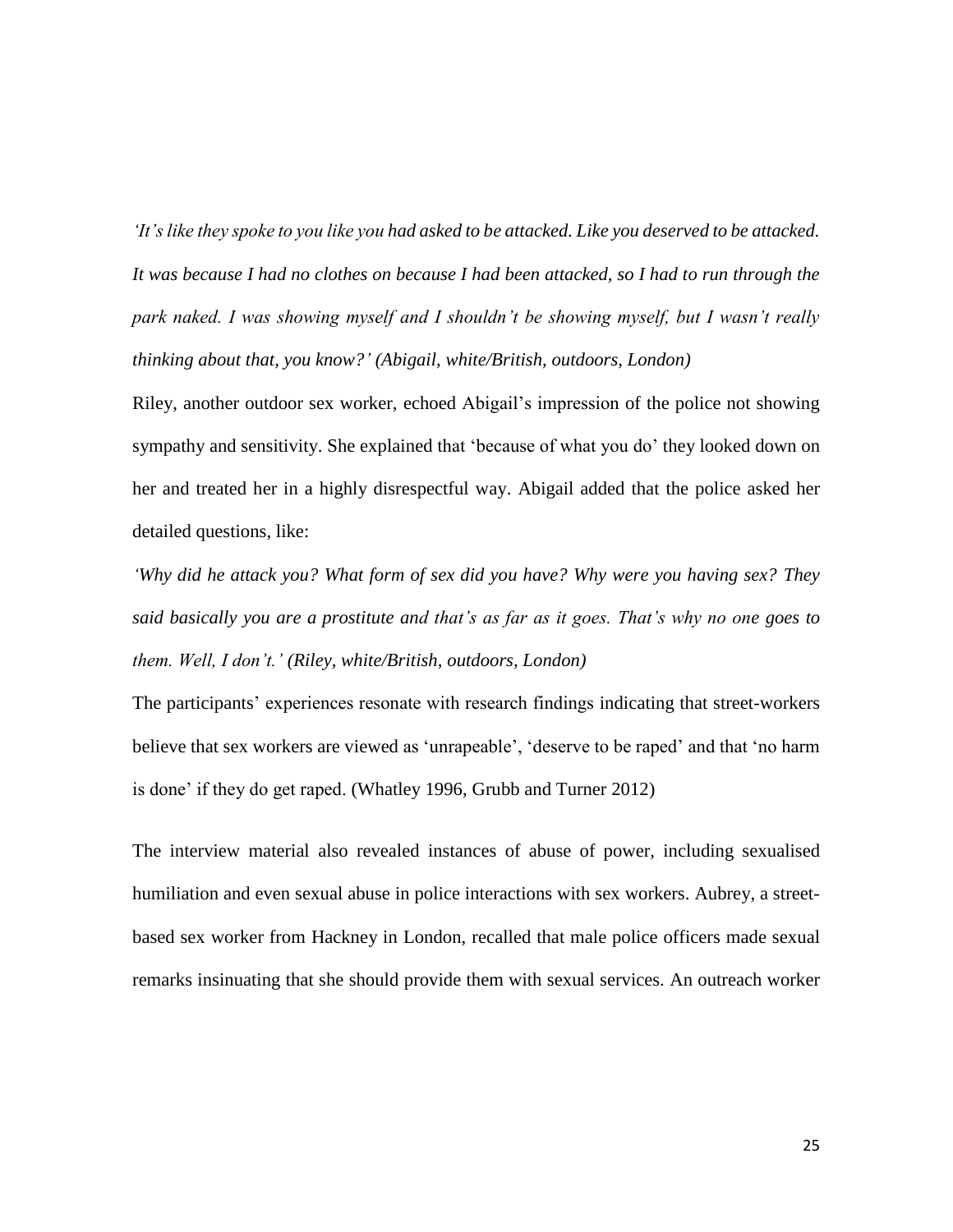described an incident in which a sex worker was providing a sexual service for a client in his car. When a police officer pulled up, he called her a 'crack whore' and made her stand outside in the cold, completely naked, and would not allow her to get dressed despite it being the middle of winter. During one of the many raids Amelia was exposed to, eight male police officers came to her apartment to search it. As she was wearing a revealing dress, she asked if she could put more clothing on. Even though she suggested that a police officer could supervise her, her request to get dressed was still denied. Furthermore, two sex workers mentioned instances of sexual abuse by a police officer. Hailey, a street-based sex worker, pointed out that police officers have purchased sexual services from her: 'I've had a few pay me. I've had police come, and they're still in their uniform. That is why I could never trust them'. She explained that one police officer extorted sex from her: 'I've had one who threatened to take me in for prostitution if he didn't get what he wanted' (Hailey, white/British, outdoors, London).

## *Non-responsive cops: 'They just sent me away'*

One of the main reasons for which participants declared that they would not report crimes to the police, is the belief that the police would not respond to their reports. In some cases, this belief is based on previous experience: Six participants, the majority of them outdoor sex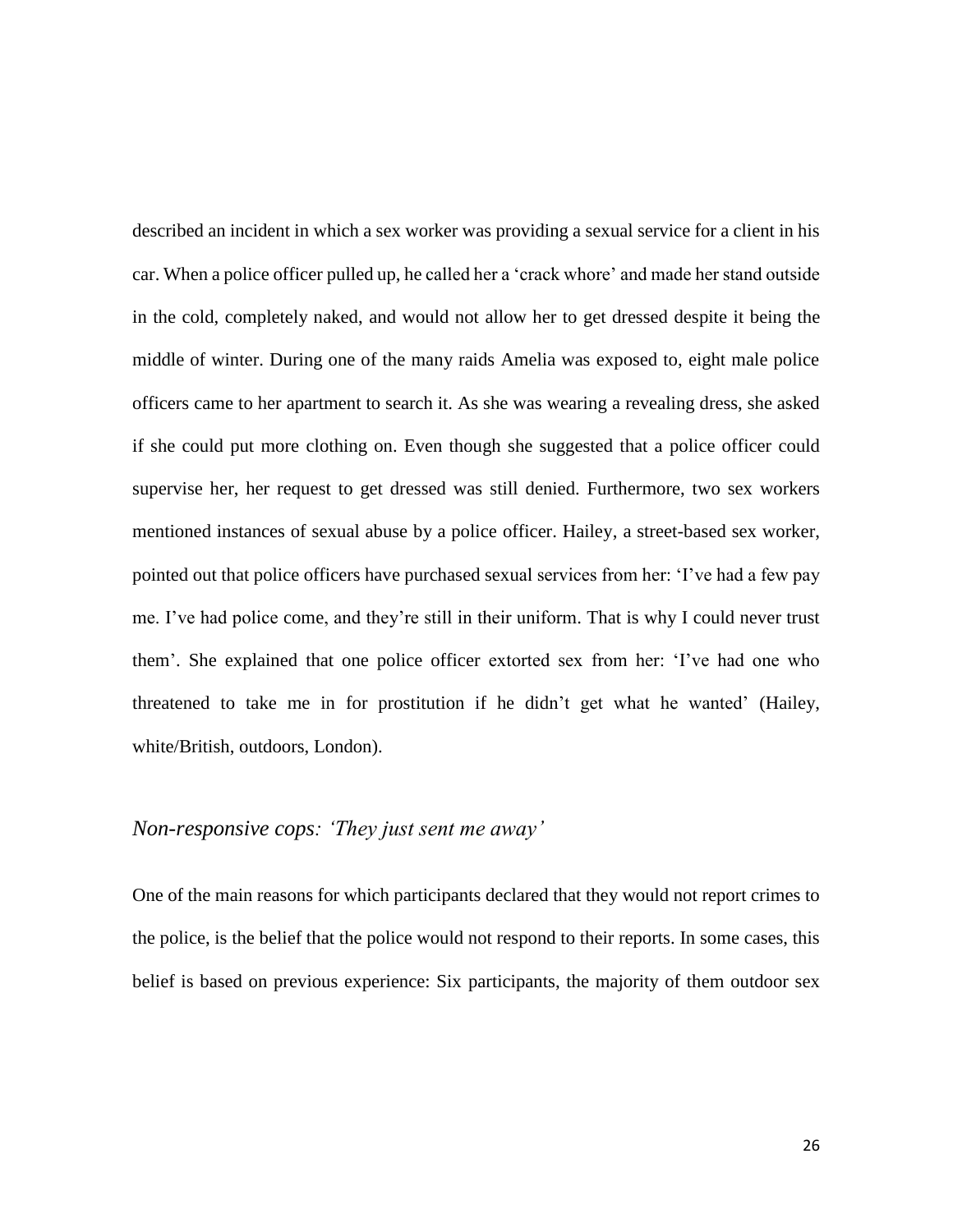workers, described approaching the police regarding crimes committed against them, but not receiving adequate support.

Rachel, an indoor escort from the North of England, remembered an incident in which the police did not take threats against her seriously:

*'I was terrified because someone rang me up on my work mobile and said 'We know that you have been burgled and if you don't see us and give us services for free, I guarantee that they will come back'. I was frightened, but I was not going to let somebody do that, so I told the police and they said 'Oh it is somebody messing around'. But they came back and smashed the window trying to get in.' (Rachel, white/British, indoors, North of England, female)* Rachel suggested that the police officers were exceedingly dismissive of her because they knew that she worked as an escort and was an alcoholic at the time.

Several street-based sex workers perceived the police as actively unwilling to help them and investigate the sexual offences they reported. Hailey, an outdoor sex worker in London, suggested that the police are not helpful at all when interacting with 'working girls'. She deemed that this is because police officers believe that sex workers deserve to be raped. When Hailey tried to report her rape, she was told to seek help from a victim support agency instead. She asked the police officers if they were not going to take a statement from her, which they refused to do. Echoing this perspective, Abigail described the police as 'not helpful at all':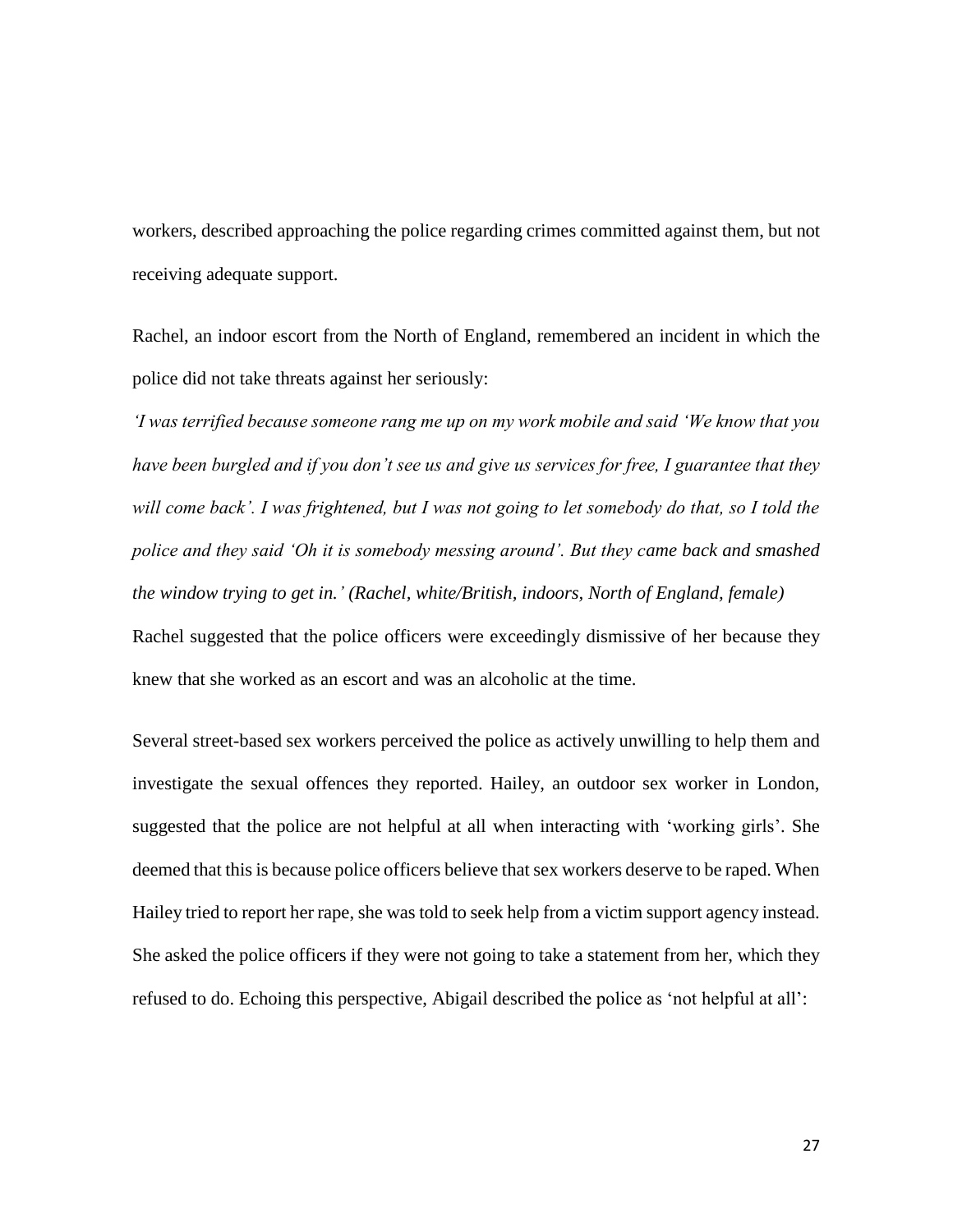*'They made me feel like I brought it upon myself, that I deserved it. They didn't really make any effort whatsoever to find him or do anything. It's just their attitude and body language.*  It's just like they had no time for me and weren't interested. When I filled out the report, it *was just like a hardship for them to do.' (Abigail, white/British, outdoors, London)* Abigail's account of her attempt to report a crime clearly indicates her general sense of legal alienation and legal powerlessness (Hertogh 2014), expressed in her feeling of not being able to count on the law and the police for protection. However, Abigail, like the majority of participants, was not resigned to the legal powerlessness (Hertogh 2014) she experienced: 'They need to do something about it, like legalise it, so we don't have to go through that.' (Abigail, white/British, outdoors, London)

The findings clearly indicate that sex workers understood the unwillingness of the police to offer support and protection as a direct consequence of their work as sex workers. Far more sex workers than those who have directly encountered the 'non-responsive' police officer, expressed the belief that the police would not extend the same protections to a sex worker as they would to another woman. One third of participants, including legally working indoor sex workers, stated they would definitely not approach the police regardless of the crime committed against them. Hence, the relationship of sex workers and police officers in England needs to be improved as a matter of urgency. Barriers preventing sex workers from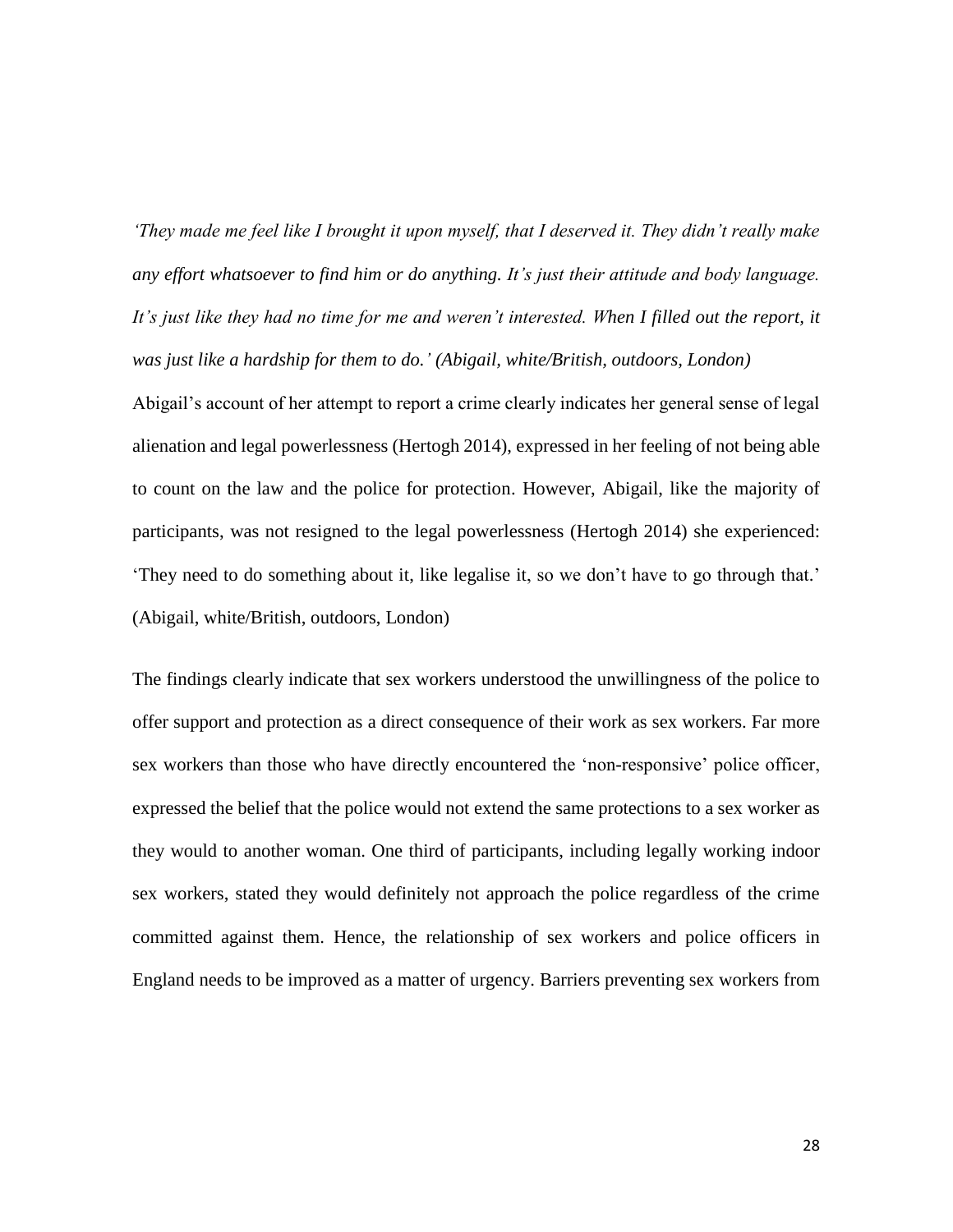trusting the police identified in this study include the criminalisation of sex work, internalised stigma of sex workers, and attitudes of police officers towards sex workers. The full decriminalisation of sex work would significantly contribute to breaking down these obstacles.

# **Conclusion**

This paper finds that sex workers' internalisation of stigma substantially impacts on their perception of their interactions with the police. While this study's participants were a highly diverse group of individuals from various backgrounds, they all shared a high degree of consciousness of their own stigmatisation as sex workers. Indoor as well as outdoor sex workers frequently referenced to their status as sex workers when evaluating interactions with the police. Participants' consciousness of stigmatisation was a dominant theme in the accounts of experiences with the 'good', 'bad' and 'nonresponsive' police officer. When an interaction with a police officer was positive, many participants expressed an element of surprise that the police officers would treat them with respect and offer their support, *despite* them being sex workers. When the experience was negative, or the participant did not receive sufficient or any support from the police, this was largely attributed to sex work stigma.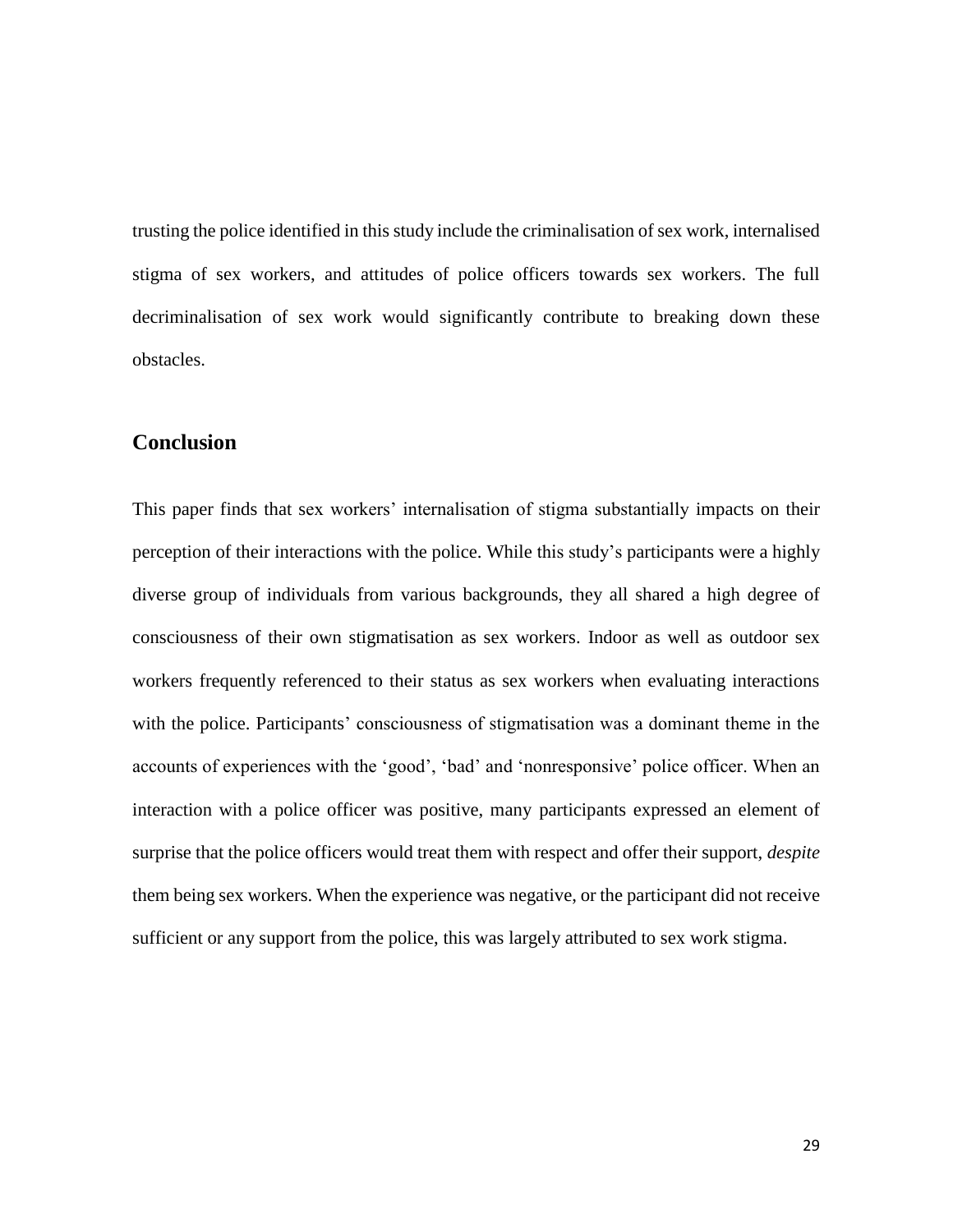Low socio-economic status and working on the street intensified participants' feelings of being viewed as unworthy of police protection. However, this paper finds that while the intersections of poverty, homelessness and drug-use were indeed exacerbating sex work stigmatisation, indoor sex workers were also thoroughly aware of how their status as sex workers affects their interactions with police officers. Stigmatisation of street-based sex workers and its role in shaping encounters with the police is well documented (Krüsi et al. 2016; Armstrong 2016; Dewey and St. Germain 2014; Williamson et al. 2007). This research finds that even independent escorts' relationships with the police were affected by the internalisation of stigma, legal marginalisation and feelings of reduced worthiness of protection. This is a remarkable finding, considering that independent indoor sex workers operate within the law in England and Wales.

Participants who experienced highly variable and seemingly arbitrary encounters with the police expressed feelings of legal alienation and legal powerlessness (Hertogh 2014). While some participants reported remarkably positive encounters with the police, others experienced disrespectful, patronising, judgemental, arbitrary and even abusive treatment. For many participants, interacting with the police felt like playing roulette, and depending on luck, one encountered the 'good', the 'bad' or the 'non-responsive' cop. While differences between individual police officers' responses to sex workers were clearly identified in this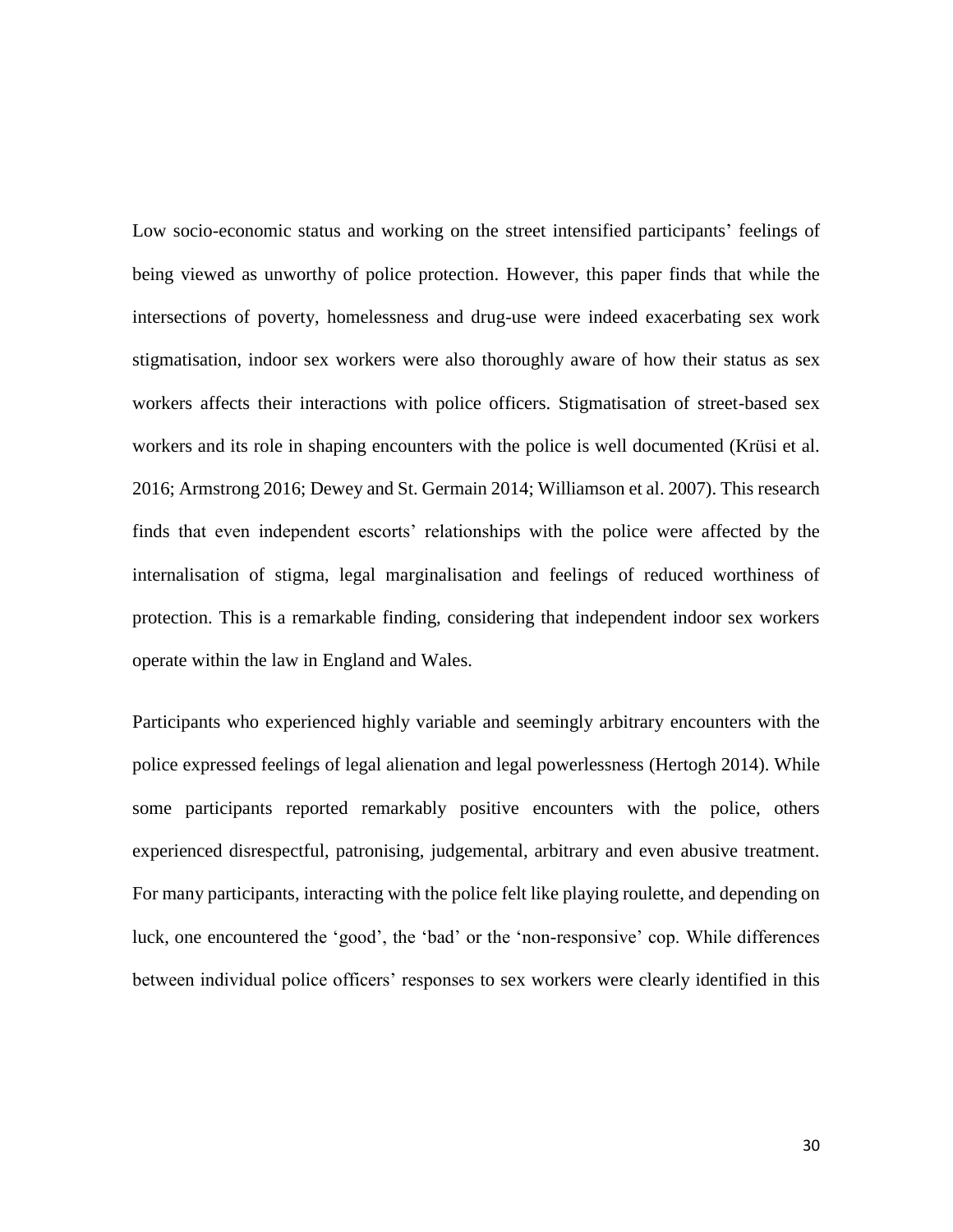study, the problem however is more structural in nature. Individual police officers should not be required to implement oppressive laws against sex workers and as a consequence, should not be in a position in which they can abuse their power.

Sex workers' views of the police were fundamentally shaped by police officers' demonstrations of respect, acceptance of sex work and recognition of sex workers as worthy of protection. For the participants of this study, not only the outcome of an interaction with the police mattered, but also the police officers' attitudes towards the participant. Some sex workers expressed negative views of police officers, despite the positive outcome of their interaction. Others referred to the police as 'treating them well' and 'like a human being' even while they were being arrested. Furthermore, this research found that police officers from specialised units interacted with participants in a more sensitive way than regular police officers. A detailed understanding of the industry, the formation of personal relationships, or an increased awareness of how to appropriately interact with victims of sexual offences enabled police officers from specialised units to treat sex workers with respect. Police officers likely to come into contact with sex workers should receive specialised awareness and sensitivity training, as suggested by the National Policing Sex Work Guidance (2016). Non-profit organisations like the National Ugly Mugs Scheme in the UK play an imperative role in breaking down barriers between sex workers and the police. The organisation provides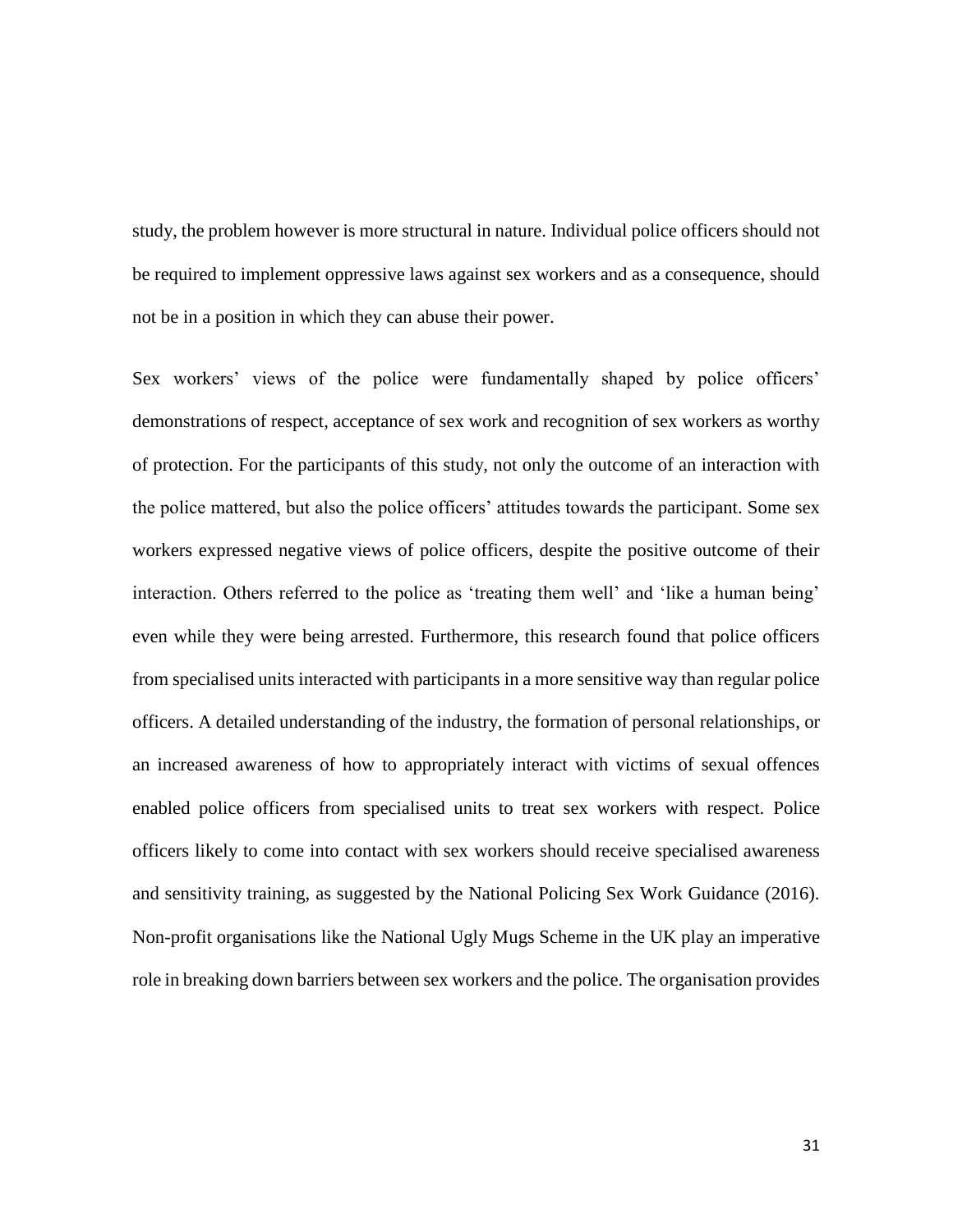trainings for police forces, enables sex workers to report crimes anonymously, and supports victims of crimes who choose to make a statement to the police.

This empirical study clearly demonstrates that an enforcement-led approach to policing creates insuperable barriers to the success of protective policing. Sex workers find themselves in a web between police protection and oppression only the decriminalisation of sex work can untangle. Street-based sex work is criminalised by laws against soliciting, loitering and anti-social behaviour, which may force sex workers to work under dangerous conditions, including in poorly lit and isolated areas. Indoor sex workers are forced to either work alone, risk legal repercussions if they choose to work with other workers, or share their income with a third party who is willing to accept the legal liabilities associated with the crimes of 'keeping a brothel' and 'controlling prostitution'. While street-based sex workers and indoor workers working from shared working premises expressed their fears of the police, the majority of legally operating indoor sex workers conveyed considerably more positive attitudes towards the police. This finding is in line with Armstrong's research, who showed that the decriminalisation of sex work in New Zealand led to a substantial improvement in the relationship between street-based sex workers and the police. Sex workers feel less stigmatised and believe that the police demonstrates 'genuine care for their safety' (Armstrong 2016, 8).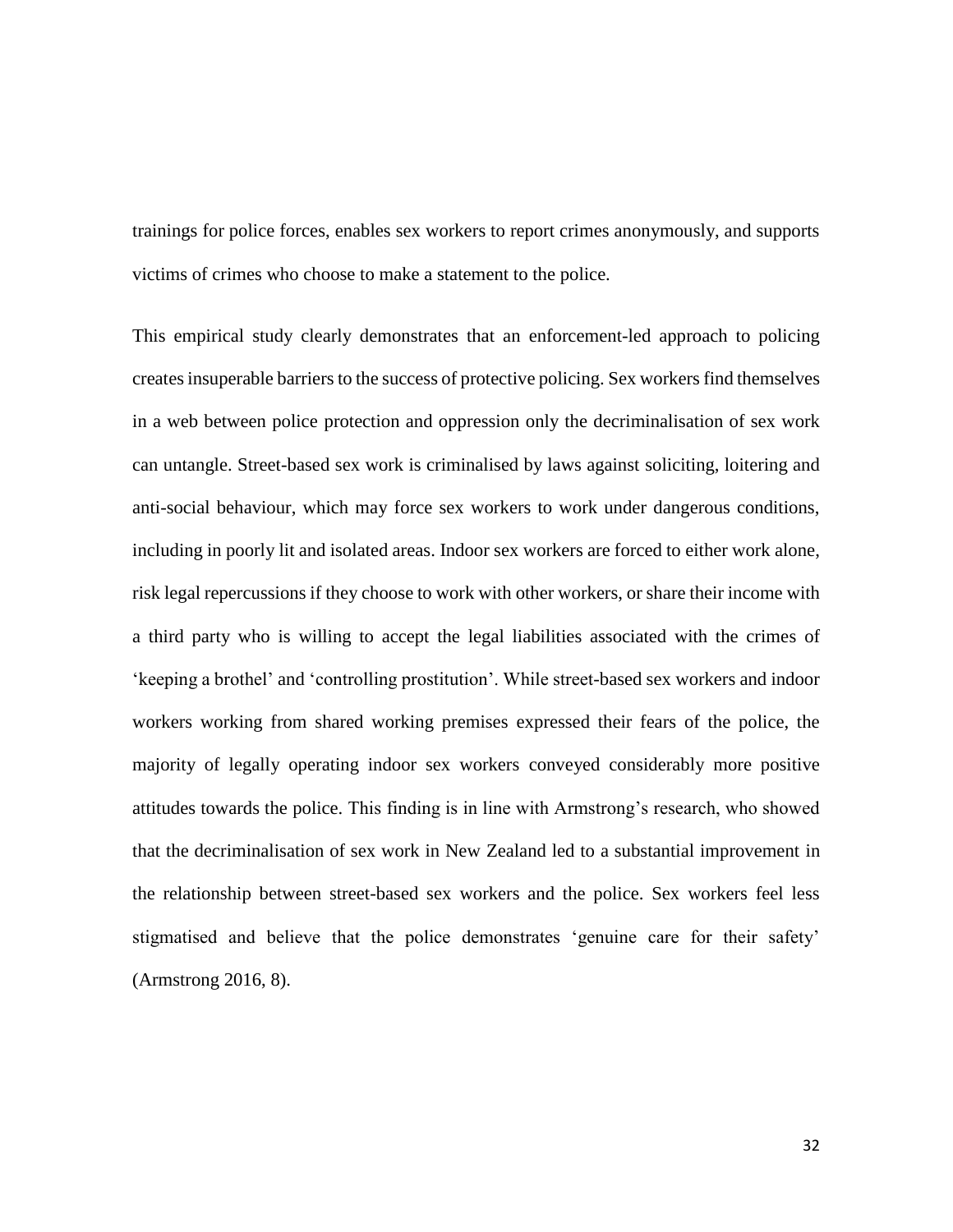Unless sex working under various conditions is fully decriminalised, a large proportion of sex workers will not be able to work legally. Therefore, they will not be able to build a relationship of trust with the police. The implementation of suggestions put forward in a recently published report by the Home Affairs Committee of the House of Commons, namely to decriminalise soliciting and allow sex workers to work together, could fundamentally improve the relationship of sex workers and the police in England and Wales. (Home Affairs Committee 2016) Long-overdue reform of the legal framework of sex work in England and Wales would contribute to changing the attitudes of sex workers and police officers alike.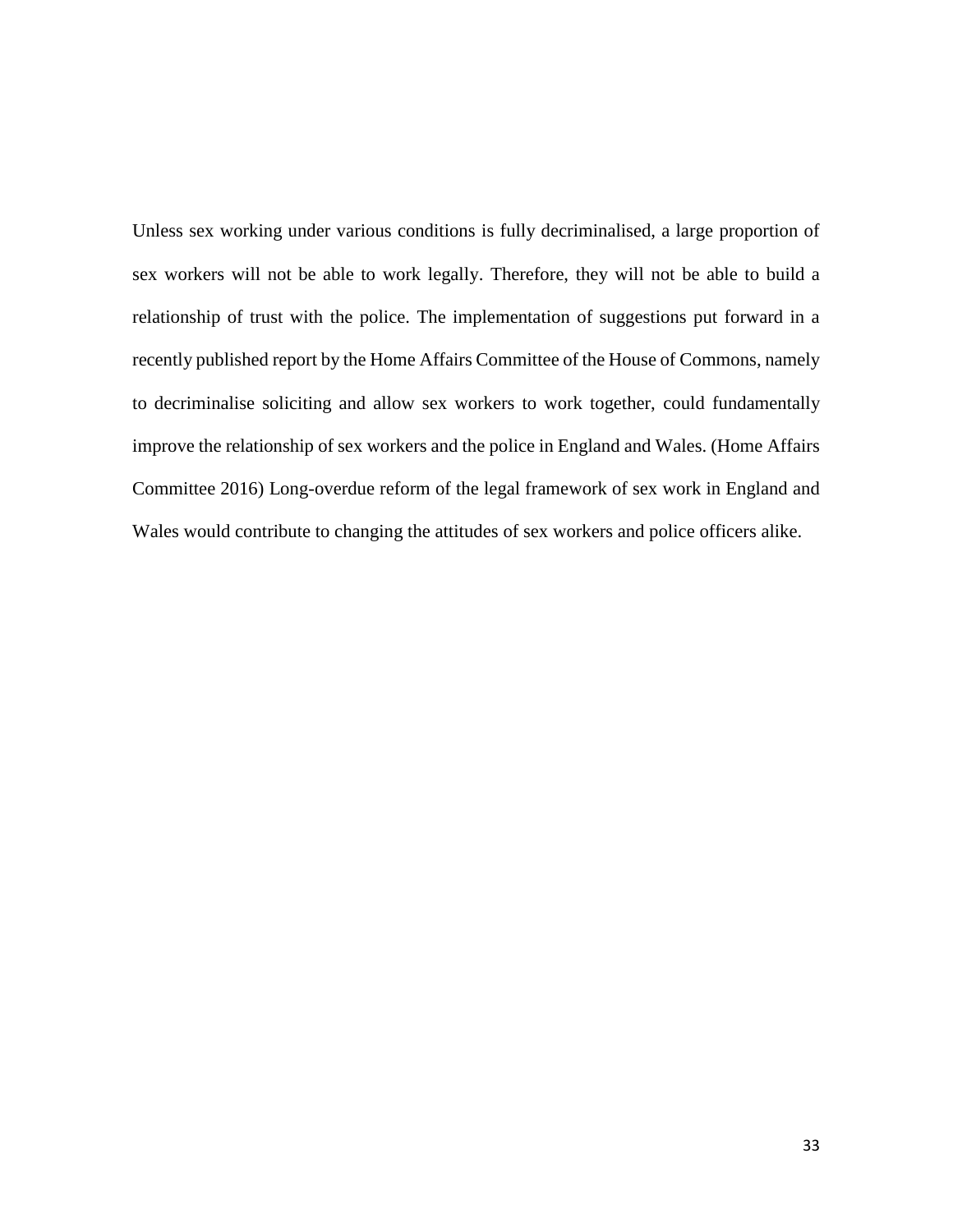# **References**

- Abrego LJ (2011) Legal Consciousness of Undocumented Latinos: Fear and Stigma as Barriers to Claims-Making for First- and 1.5-Generation Immigrants: Legal Consciousness of Undocumented Latinos. *Law & Society Review* 45(2), 337--70
- Armstrong L (2014) Diverse Risks, Diverse Perpetrators: Perceptions of Risk and Experiences of Violence amongst Street-Based Sex Workers in New Zealand. *International Journal for Crime, Justice and Social Democracy* 3(3): 40--54.
- ——— (2016) From Law Enforcement to Protection? Interactions between Sex Workers and Police in a Decriminalized Street-Based Sex Industry. *British Journal of Criminology* February, azw019.
- Benoit C, McCarthy B and Jansson M (2015) Stigma, Sex Work, and Substance Use: A Comparative Analysis. *Sociology of Health & Illness*, 37(3): 437--51.
- Boittin, ML (2013) New Perspectives from the Oldest Profession: Abuse and the Legal Consciousness of Sex Workers in China: Abuse and the Legal Consciousness of Sex Workers in China. *Law & Society Review* 47(2): 245--78.
- Brooks-Gordon, B (2006) *The Price of Sex: Prostitution, Policy and Society.* Cullompton: Willan Publishing.
- Bruckert C and Hannem S (2013) Rethinking the Prostitution Debates: Transcending Structural Stigma in Systemic Responses to Sex Work. *Canadian Journal of Law and Society / Revue Canadienne Droit et Société* 28(1): 43--63.
- Carline A and Scoular J (2015) Saving Fallen Women Now? Critical Perspectives on Engagement and Support Orders and Their Policy of Forced Welfarism. *Social Policy and Society* 14(1): 103--12.
- Cowan, D (2004) Legal Consciousness: Some Observations. *Modern Law Review* 67(6), 928--58.
- Cox SM (1996) *Police: Practices, Perspectives, Problems.* Boston: Allyn and Bacon.
- Dewey S and St. Germain T (2014) 'It Depends on the Cop:' Street-Based Sex Workers' Perspectives on Police Patrol Officers. *Sexuality Research and Social Policy* 11(3): 256--70.
- Doward J (2012) London 2012 Olympics: Crackdown on brothels 'puts sex workers at risk', The Observer. Available at [www.theguardian.com/uk/2011/apr/10/brothel](https://www.theguardian.com/uk/2011/apr/10/brothel-crackdown-london-olympics-risk)[crackdown-london-olympics-risk](https://www.theguardian.com/uk/2011/apr/10/brothel-crackdown-london-olympics-risk) (last accessed 10/01 2017).
- Fick N (2016). Sex workers speak out: Policing and the Sex Industry. *South African Crime Quarterly* 15: 13--18.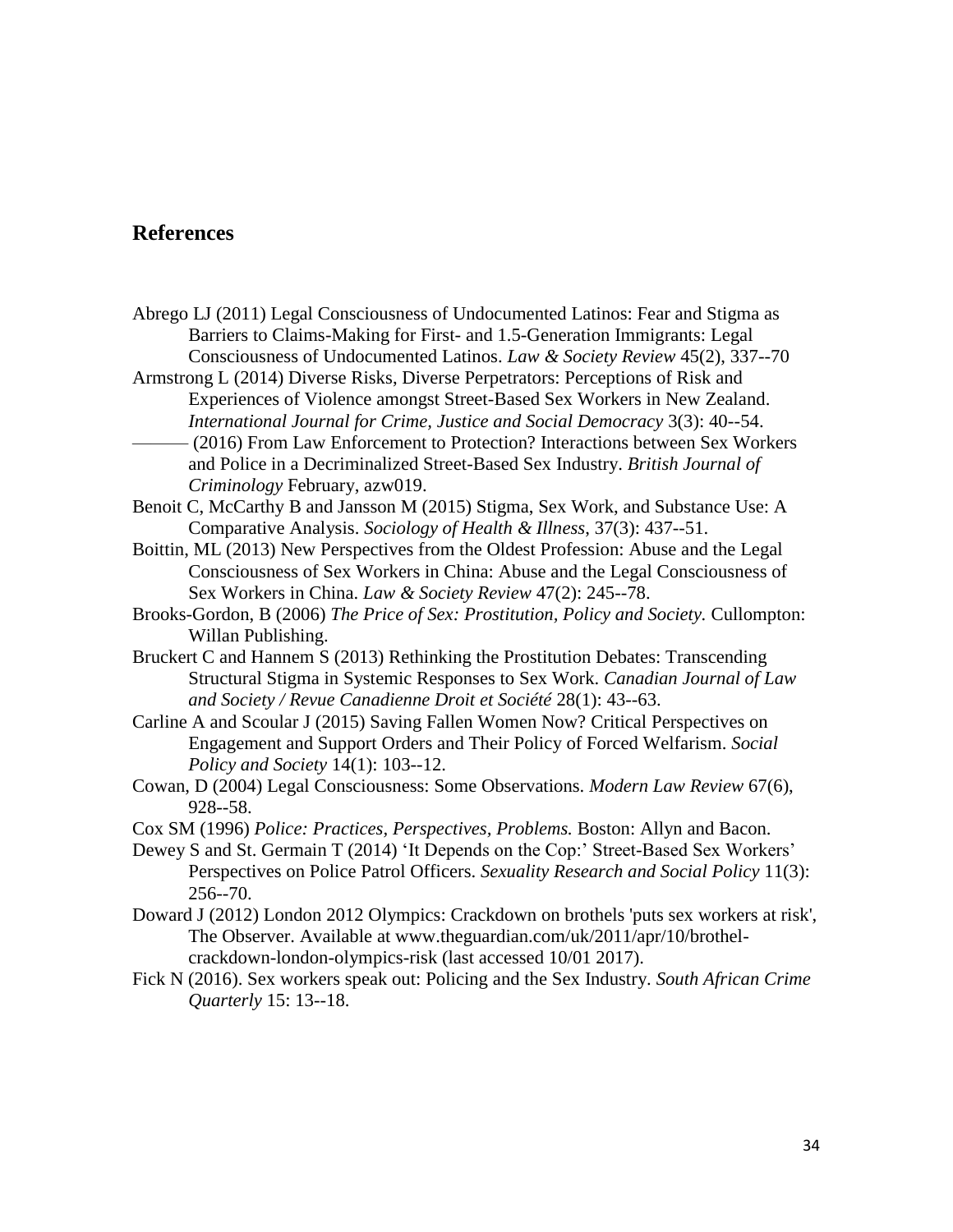Frances R and Gray A (2007) Unsatisfactory, Discriminatory, Unjust and Inviting Corruption. *Australian Feminist Studies* 22(53): 307 - 324.

Grubb A, Turner E (2012) Attribution of Blame in Rape Cases: A Review of the Impact of Rape Myth Acceptance Gender Role Conformity and Substance Use on Victim Blaming. *Aggression and Violent Behavior* 17(5): 443--452.

Harding, R (2011) *Regulating Sexuality. Legal Consciousness in Lesbian and Gay Lives*. Oxon: Routledge.

Hertogh M (2014) No Justice, No Peace! Conceptualizing Legal Alienation in the Aftermath of the Trayvon Martin Case. In: Nobles R & Schiff D (eds) *Law, Society and Community: Socio-Legal Essays in Honour of Roger Cotterrell*. Farnham/Burlington: Ashgate.

Home Affairs Select Committee (2016) *Prostitution*. London: House of Commons.

Hubbard P (2004) Cleansing the Metropolis: Sex Work and the Politics of Zero Tolerance. *Urban Studies* 41(9): 1687--1702.

- (2008) Regulating Sex Work in the EU: Prostitute Women and the New Spaces of Exclusion. *Gender, Place & Culture: A Journal of Feminist Geography* 15(2): 137-- 152.
- Kantola J and Squires J (2004) Discourses Surrounding Prostitution Policies in the UK. *The European Journal of Women's Studies* 11(1): 77--101.

Kotiswaran, P (2011) *Dangerous Sex, Invisible Labor: Sex Work and the Law in India.*  Princeton University Press.

Krüsi A, Kerr T, Taylor C, Rhodes T and Shannon K (2016) 'They Won't Change It Back in Their Heads That We're Trash': The Intersection of Sex Work-Related Stigma and Evolving Policing Strategies. *Sociology of Health & Illness* April.

Krüsi A, Pacey K, Bird L, Taylor C, Chettiar J, Allan S, Bennett D, Montaner JS, Kerr T and Shannon K (2014) Criminalisation of Clients: Reproducing Vulnerabilities for Violence and Poor Health among Street-Based Sex Workers in Canada—a Qualitative Study. *BMJ Open* 4(6): 1--10.

- Levine, K and Mellema V (2001) Strategizing the Street: How Law Matters in the Lives of Women in the Street-Level Drug Economy." *Law and Social Inquiry* 26(1), 169 -- 207.
- Levy J, and Jakobsson P (2014) Sweden's Abolitionist Discourse and Law: Effects on the Dynamics of Swedish Sex Work and on the Lives of Sweden's Sex Workers, *Criminology and Criminal Justice* 14(5): 593--607.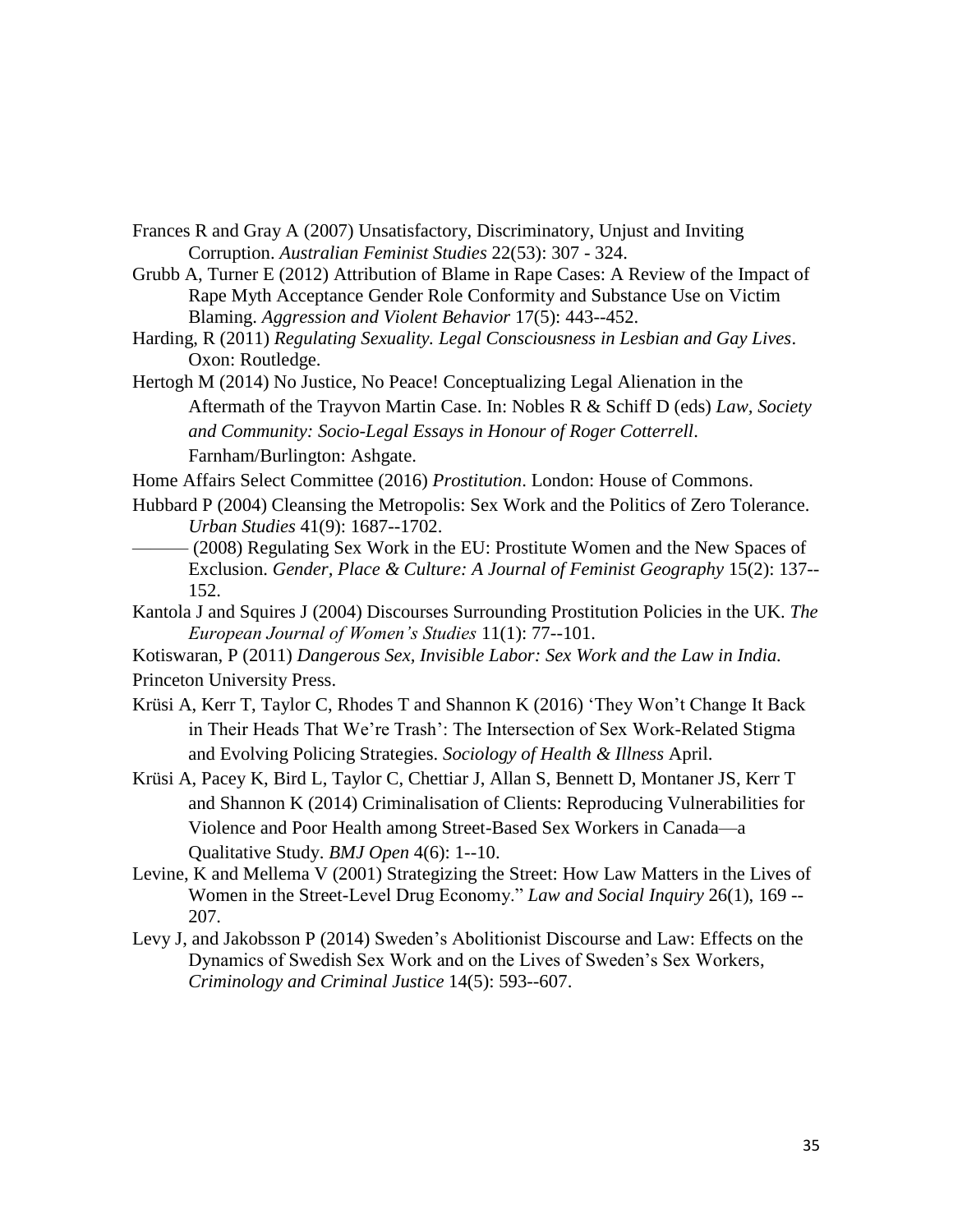- Mellor R and Lovell A (2012) The Lived Experience of UK Street-Based Sex Workers and the Health Consequences: An Exploratory Study. *Health Promotion International* 27(3): 311--22.
- Miller J and Schwartz MD (1995) Rape Myths and Violence against Street Prostitutes. *Deviant Behavior* 16(1): 1--23.
- Mitchell G (2016) Evangelical Ecstasy Meets Feminist Fury Sex Trafficking, Moral Panics, and Homonationalism during Global Sporting Events. *GLQ: A Journal of Lesbian and Gay Studies* 22(3): 325---57.

[National Police Chiefs' Council](http://news.npcc.police.uk/) (2016) National Policing Sex Work Guidance in 2016. Phoenix J (1999). *Making Sense of Prostitution*. Macmillan Press.

- $-$  (2006) Regulating Prostitution: Controlling Women's Lives. In Heidensohn F (ed) *Gender and Justice: New Concepts and Approaches*. Cullompton: Willan Publishing.
- Pitcher J and Wijers M (2014) The Impact of Different Regulatory Models on the Labour Conditions, Safety and Welfare of Indoor-Based Sex Workers. *Criminology & Criminal Justice* 14(5): 549-564.
- Jason P, Hubbard P, and Birch P (2013) Sex Worker Victimization, Modes of Working, and Location in New South Wales, Australia: A Geography of Victimization. *Journal of Sex Research* 50 (6): 574--86.
- Rhodes T, Simic M, Baros S, Platt L and Zikic B (2008) Police Violence and Sexual Risk among Female and Transvestite Sex Workers in Serbia: Qualitative Study. *BMJ* 337 (jul30-2): a811--a811.
- Sagar T (2007) Tackling on-Street Sex Work: Anti-Social Behaviour Orders, Sex Workers and Inclusive Inter-Agency Initiatives. *Criminology & Criminal Justice* 7(2): 153-- 168.
- ——— (2009) Anti-Social Powers and the Regulation of Street Sex Work. *Social Policy and Society* 9(1): 101–109.
- Sagar T and Croxall J (2012) New Localism: Implications for the Governance of Street Sex Work in England and Wales. *Social Policy and Society* 11(4): 483--494.
- Salfati CG, James AR and Ferguson L (2008) Prostitute Homicides: A Descriptive Study. *Journal of Interpersonal Violence* 23(4): 50--43.
- Sallmann J (2010) Living with Stigma: Women's Experiences of Prostitution and Substance Use. *Affilia* 25(2): 14--59.
- Sanders T (2005) Blinded by Morality? Prostitution Policy in the UK. *Capital & Class* 29(2): 9--15.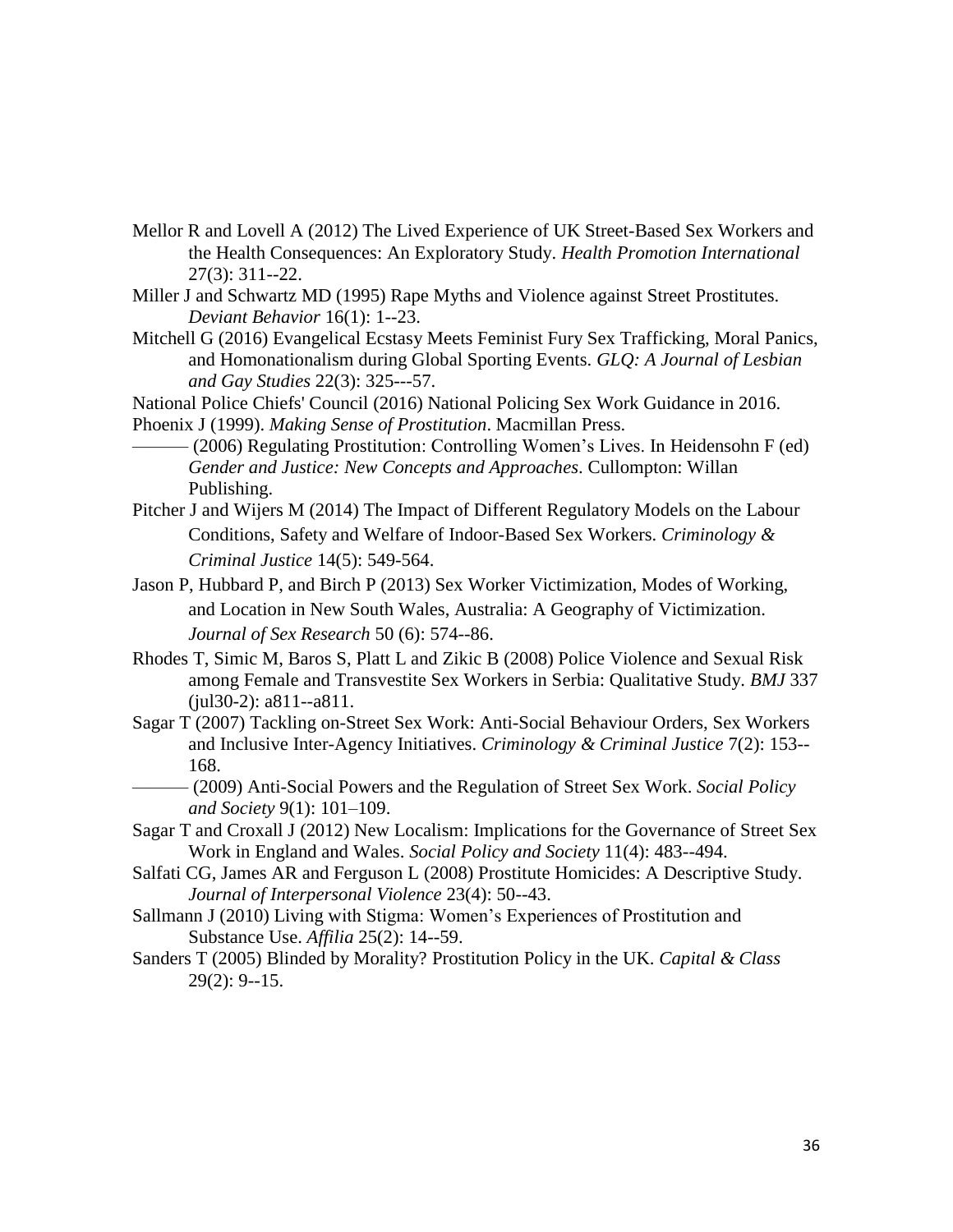- (2001) Female Street Sex Workers, Sexual Violence, and Protection Strategies. *Journal of Sexual Aggression* 7(1) 5--18.
- ——— (2004) The Risks of Street Prostitution: Punters, Police and Protesters. *Urban Studie* 41(9): 1703--17.
- (2009a) Controlling the 'anti sexual' City: Sexual Citizenship and the Disciplining of Female Street Sex Workers. *Criminology & Criminal Justice* 9(4): 507--525.
- ——— (2009b) UK Sex Work Policy: Eyes Wide Shut to Voluntary and Indoor Sex Work', In: Phoenix J (ed) *Sex for Sale: Prostitution Policy Reform in the UK*. Bristol: The Policy Press.
- Sarat, A (1990) The Law Is All Over': Power, Resistance and the Legal Consciousness of the Welfare Poor. *Yale Journal of Law and the Humanities* 2(2), 343--379.
- Saunders P and Kirby J (2010) Move Along: Community-Based Research into the Policing of Sex Work in Washington, D.C. *Social Justice* 37(1)119: 107--27.
- Scambler G (2007) Sex Work Stigma: Opportunist Migrants in London. *Sociology,* 41(6): 1079--96.
- Scambler G, and Paoli F (2008) Health Work, Female Sex Workers and HIV/AIDS: Global and Local Dimensions of Stigma and Deviance as Barriers to Effective Interventions *Social Science & Medicine,* 66(8): 1848--62.
- Scoular J and O'Neill M (2007) Regulating Prostitution: Social Inclusion, Responzabilization and the Politics of Prostitution Reform. *British Journal of Criminology* 47(5): 764--778.
- Shdaimah CS and Wiechelt SA (2012) Converging on Empathy: Perspectives on Baltimore City's Specialized Prostitution Diversion Program*. Women & Criminal Justice*  22(2): 156--73.
- Tenni B, Carpenter J and Thomson N (2015) Arresting HIV: Fostering Partnerships between Sex Workers and Police to Reduce HIV Risk and Promote Professionalization within Policing Institutions: A Realist Review. *PLOS ONE* 10(10): e0134900.
- Van Doorninck M and Campbell R (2006) Zoning' Street Sex Work: The Way Forward. In: Campbell R and O'Neill M (eds) *Sex Work Now*. Cullompton: William Publishing.
- Whatley MA (1996) Victim Characteristics Influencing Attributions of Responsibility to Rape Victims: A Meta-Analysis. *Aggression and Violent Behavior* 1(2): 81--95.
- Williamson C, Baker L, Jenkins M, and Cluse-Tolar T (2007) Police-Prostitute Interactions: Sometimes Discretion, Sometimes Misconduct. *Journal of Progressive Human Services* 18(2): 15--37.